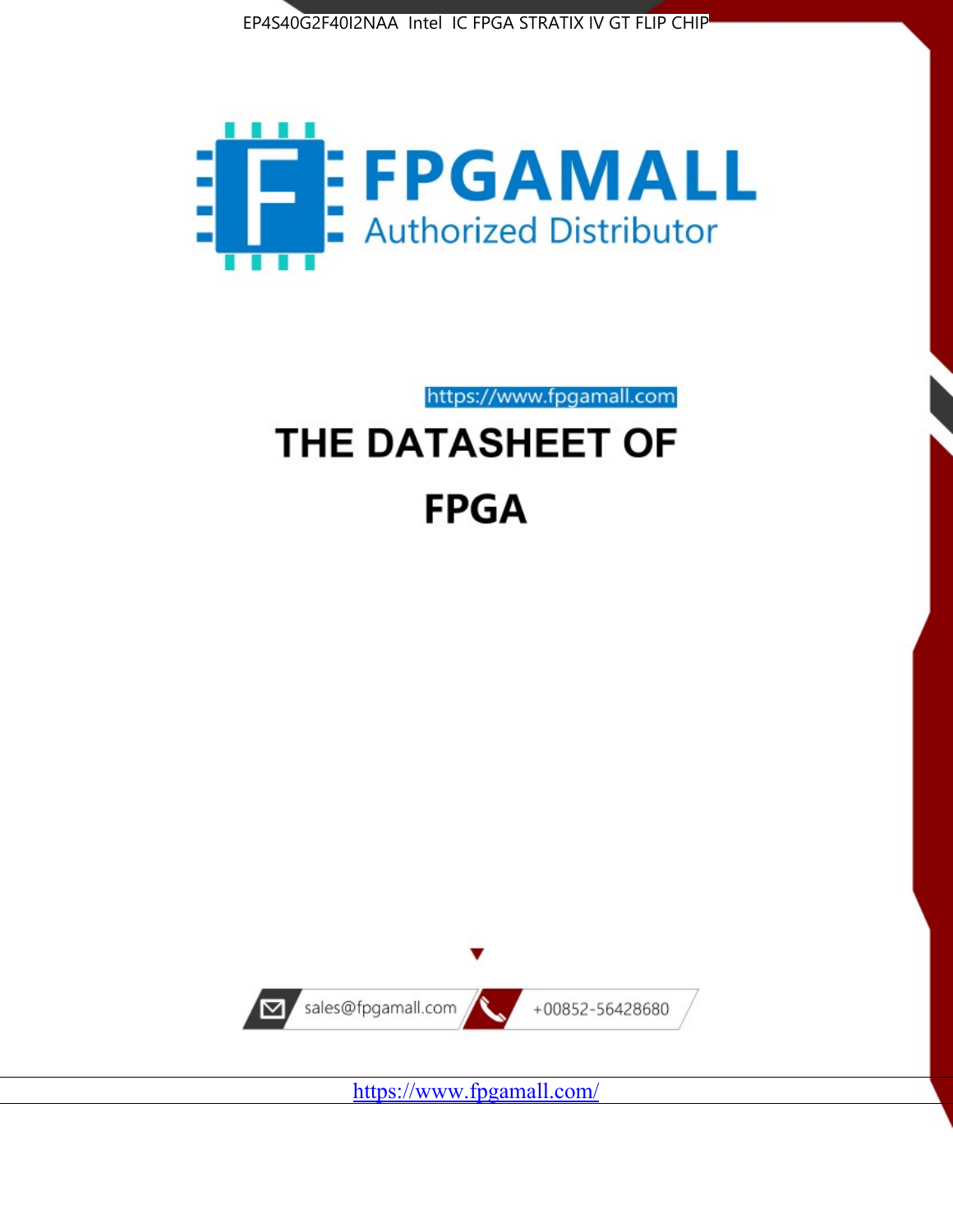EP4S40G2F40I2NAA Intel IC FPGA STRATIX IV GT FLIP CHIP



## **1. Overview for the Stratix IV Device Family**

**SIV51001-3.2**

Altera® Stratix® IV FPGAs deliver a breakthrough level of system bandwidth and power efficiency for high-end applications, allowing you to innovate without compromise. Stratix IV FPGAs are based on the Taiwan Semiconductor Manufacturing Company (TSMC) 40-nm process technology and surpass all other high-end FPGAs, with the highest logic density, most transceivers, and lowest power requirements.

The Stratix IV device family contains three optimized variants to meet different application requirements:

- Stratix IV E (Enhanced) FPGAs—up to 813,050 logic elements (LEs), 33,294 Kbits RAM, and  $1,288$   $18 \times 18$  bit multipliers
- Stratix IV GX transceiver FPGAs—up to 531,200 LEs, 27,376 Kbits RAM, 1,288 18 × 18-bit multipliers, and 48 full-duplex clock data recovery (CDR)-based transceivers at up to 8.5 Gbps
- Stratix IV GT—up to 531,200 LEs, 27,376 Kbits RAM, 1,288 18  $\times$  18-bit multipliers, and 48 full-duplex CDR-based transceivers at up to 11.3 Gbps

The complete Altera high-end solution includes the lowest risk, lowest total cost path to volume using HardCopy® IV ASICs for all the family variants, a comprehensive portfolio of application solutions customized for end-markets, and the industry leading Quartus® II software to increase productivity and performance.

f For information about upcoming Stratix IV device features, refer to the *[Upcoming](http://www.altera.com/literature/hb/stratix-iv/uf01001.pdf?GSA_pos=2&WT.oss_r=1&WT.oss=upcoming)  [Stratix IV Device Features](http://www.altera.com/literature/hb/stratix-iv/uf01001.pdf?GSA_pos=2&WT.oss_r=1&WT.oss=upcoming)* document.

f For information about changes to the currently published *Stratix IV Device Handbook*, refer to the *[Addendum to the Stratix IV Device Handbook](http://www.altera.com/literature/hb/stratix-iv/stx4_siv54002.pdf)* chapter.

This chapter contains the following sections:

- "Feature Summary" on page 1–2
- "Architecture Features" on page 1–6
- "Integrated Software Platform" on page 1–19
- "Ordering Information" on page 1–19

© 2011 Altera Corporation. All rights reserved. ALTERA, ARRIA, CYCLONE, HARDCOPY, MAX, MEGACORE, NIOS, QUARTUS and STRATIX are Reg. U.S. Pat. & Tm. Off.<br>and/or trademarks of Altera Corporation in the U.S. and other countri

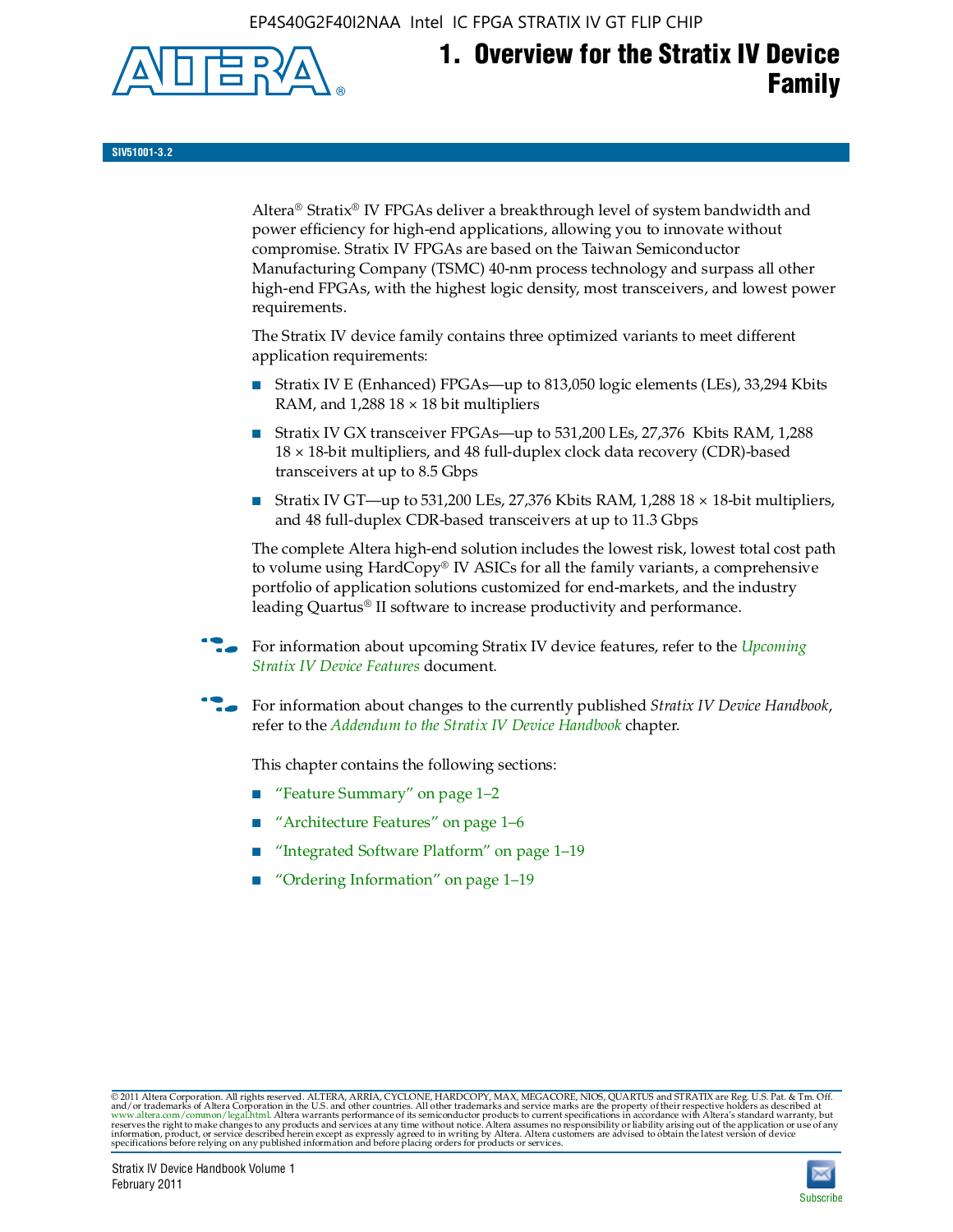### **Feature Summary**

The following list summarizes the Stratix IV device family features:

- Up to 48 full-duplex CDR-based transceivers in Stratix IV GX and GT devices supporting data rates up to 8.5 Gbps and 11.3 Gbps, respectively
- Dedicated circuitry to support physical layer functionality for popular serial protocols, such as PCI Express (PCIe) (PIPE) Gen1 and Gen2, Gbps Ethernet (GbE), Serial RapidIO, SONET/SDH, XAUI/HiGig, (OIF) CEI-6G, SD/HD/3G-SDI, Fibre Channel, SFI-5, and Interlaken
- Complete PCIe protocol solution with embedded PCIe hard IP blocks that implement PHY-MAC layer, Data Link layer, and Transaction layer functionality

**for more information, refer to the [PCI Express Compiler User Guide](http://www.altera.com/literature/ug/ug_pci_express.pdf).** 

- Programmable transmitter pre-emphasis and receiver equalization circuitry to compensate for frequency-dependent losses in the physical medium
- Typical physical medium attachment (PMA) power consumption of 100 mW at 3.125 Gbps and 135 mW at 6.375 Gbps per channel
- 72,600 to 813,050 equivalent LEs per device
- 7,370 to 33,294 Kbits of enhanced TriMatrix memory consisting of three RAM block sizes to implement true dual-port memory and FIFO buffers
- High-speed digital signal processing (DSP) blocks configurable as 9 × 9-bit,  $12 \times 12$ -bit,  $18 \times 18$ -bit, and  $36 \times 36$ -bit full-precision multipliers at up to 600 MHz
- Up to 16 global clocks (GCLK), 88 regional clocks (RCLK), and 132 periphery clocks (PCLK) per device
- Programmable power technology that minimizes power while maximizing device performance
- Up to 1,120 user I/O pins arranged in 24 modular I/O banks that support a wide range of single-ended and differential I/O standards
- Support for high-speed external memory interfaces including DDR, DDR2, DDR3 SDRAM, RLDRAM II, QDR II, and QDR II+ SRAM on up to 24 modular I/O banks
- High-speed LVDS I/O support with serializer/deserializer (SERDES), dynamic phase alignment (DPA), and soft-CDR circuitry at data rates up to 1.6 Gbps
- Support for source-synchronous bus standards, including SGMII, GbE, SPI-4 Phase 2 (POS-PHY Level 4), SFI-4.1, XSBI, UTOPIA IV, NPSI, and CSIX-L1
- Pinouts for Stratix IV E devices designed to allow migration of designs from Stratix III to Stratix IV E with minimal PCB impact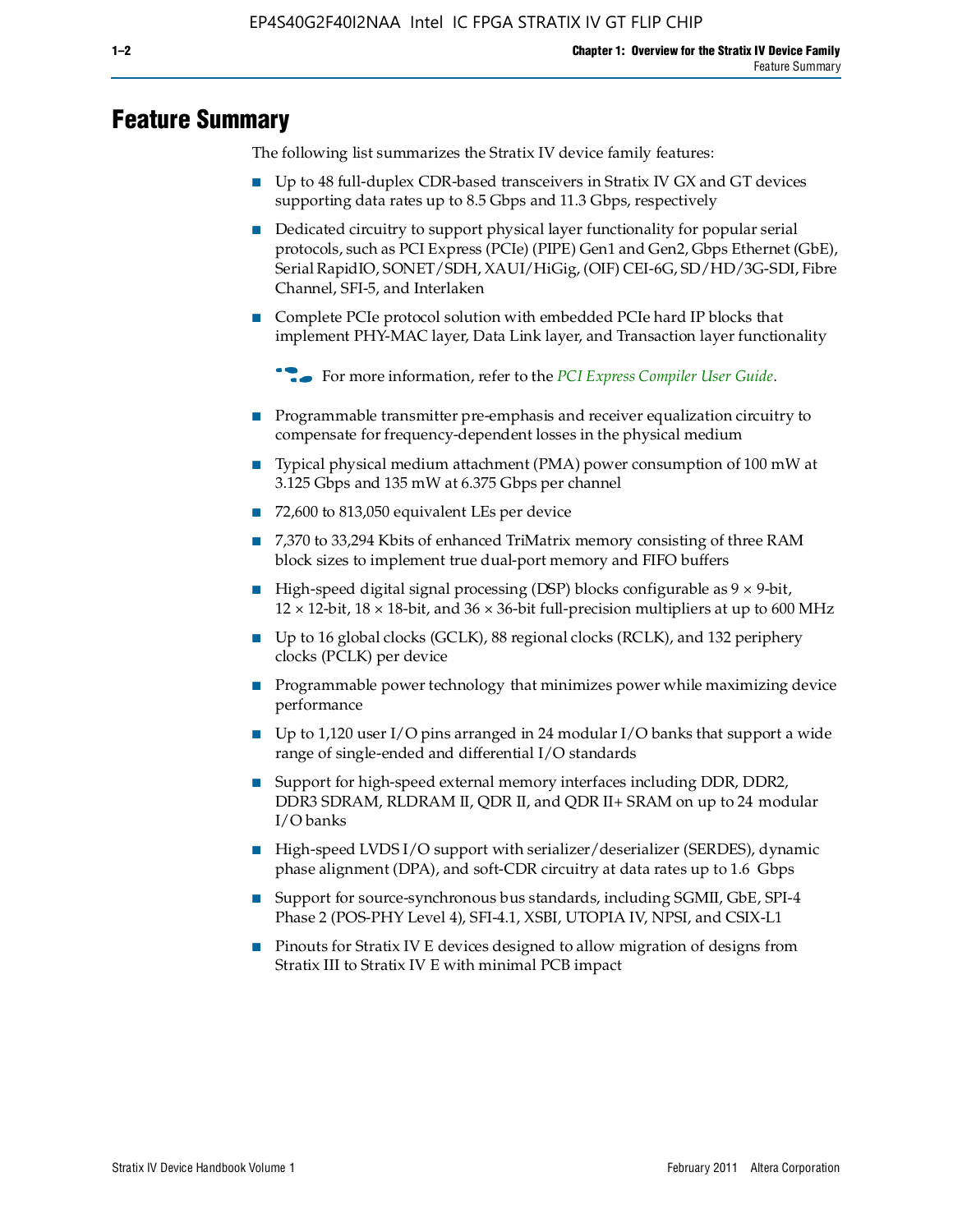### **Stratix IV GX Devices**

Stratix IV GX devices provide up to 48 full-duplex CDR-based transceiver channels per device:

- Thirty-two out of the 48 transceiver channels have dedicated physical coding sublayer (PCS) and physical medium attachment (PMA) circuitry and support data rates between 600 Mbps and 8.5 Gbps
- The remaining 16 transceiver channels have dedicated PMA-only circuitry and support data rates between 600 Mbps and 6.5 Gbps
- **1 The actual number of transceiver channels per device varies with device selection. For** more information about the exact transceiver count in each device, refer to Table 1–1 on page 1–11.
- 1 For more information about transceiver architecture, refer to the *[Transceiver](http://www/literature/hb/stratix-iv/stx4_siv52001.pdf)  [Architecture for Stratix IV Devices](http://www/literature/hb/stratix-iv/stx4_siv52001.pdf)* chapter.

Figure 1–1 shows a high-level Stratix IV GX chip view.

#### **Figure 1–1. Stratix IV GX Chip View** *(Note 1)*



(1) Resource counts vary with device selection, package selection, or both.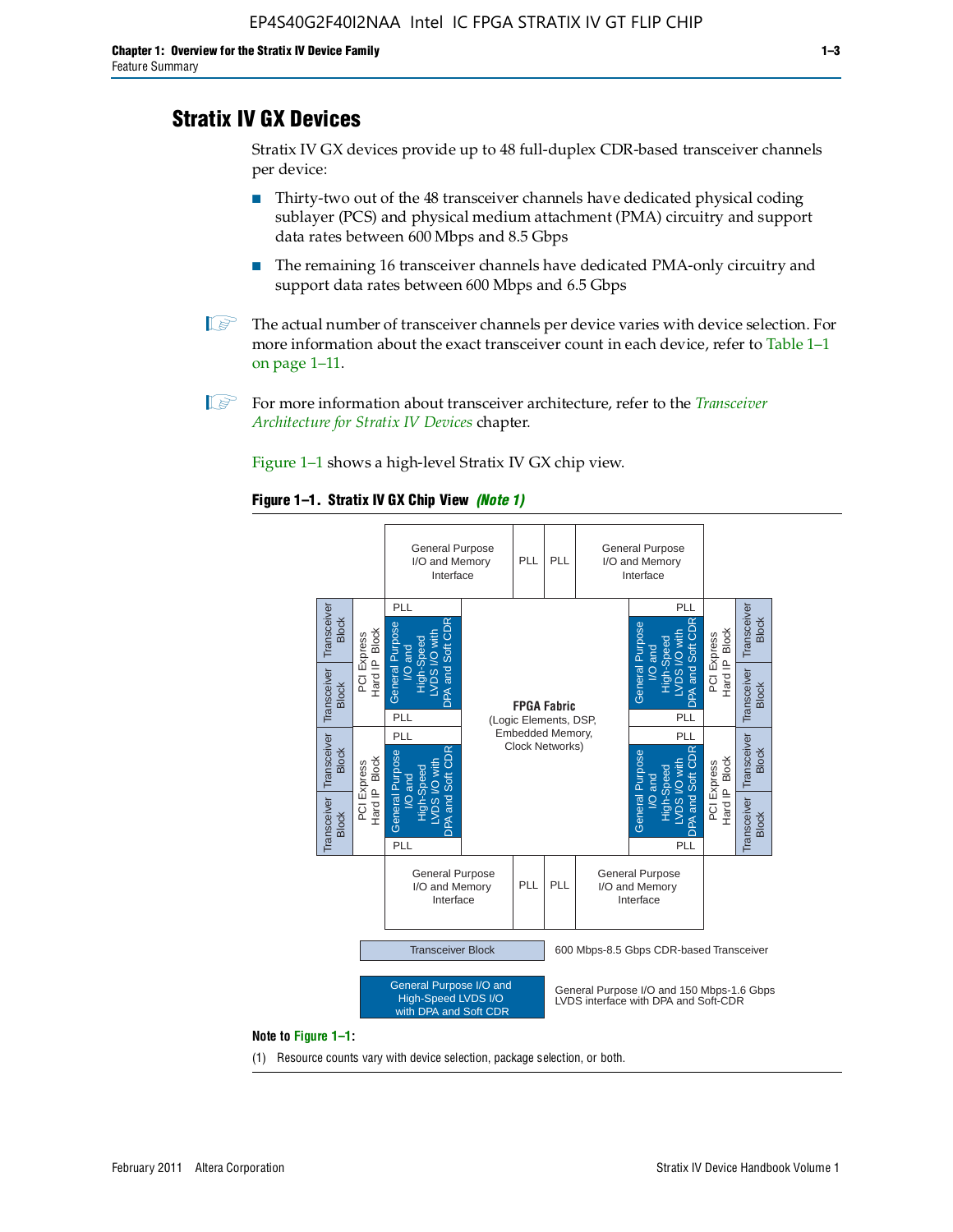### **Stratix IV E Device**

Stratix IV E devices provide an excellent solution for applications that do not require high-speed CDR-based transceivers, but are logic, user I/O, or memory intensive.

Figure 1–2 shows a high-level Stratix IV E chip view.

#### **Figure 1–2. Stratix IV E Chip View** *(Note 1)*



#### **Note to Figure 1–2:**

(1) Resource counts vary with device selection, package selection, or both.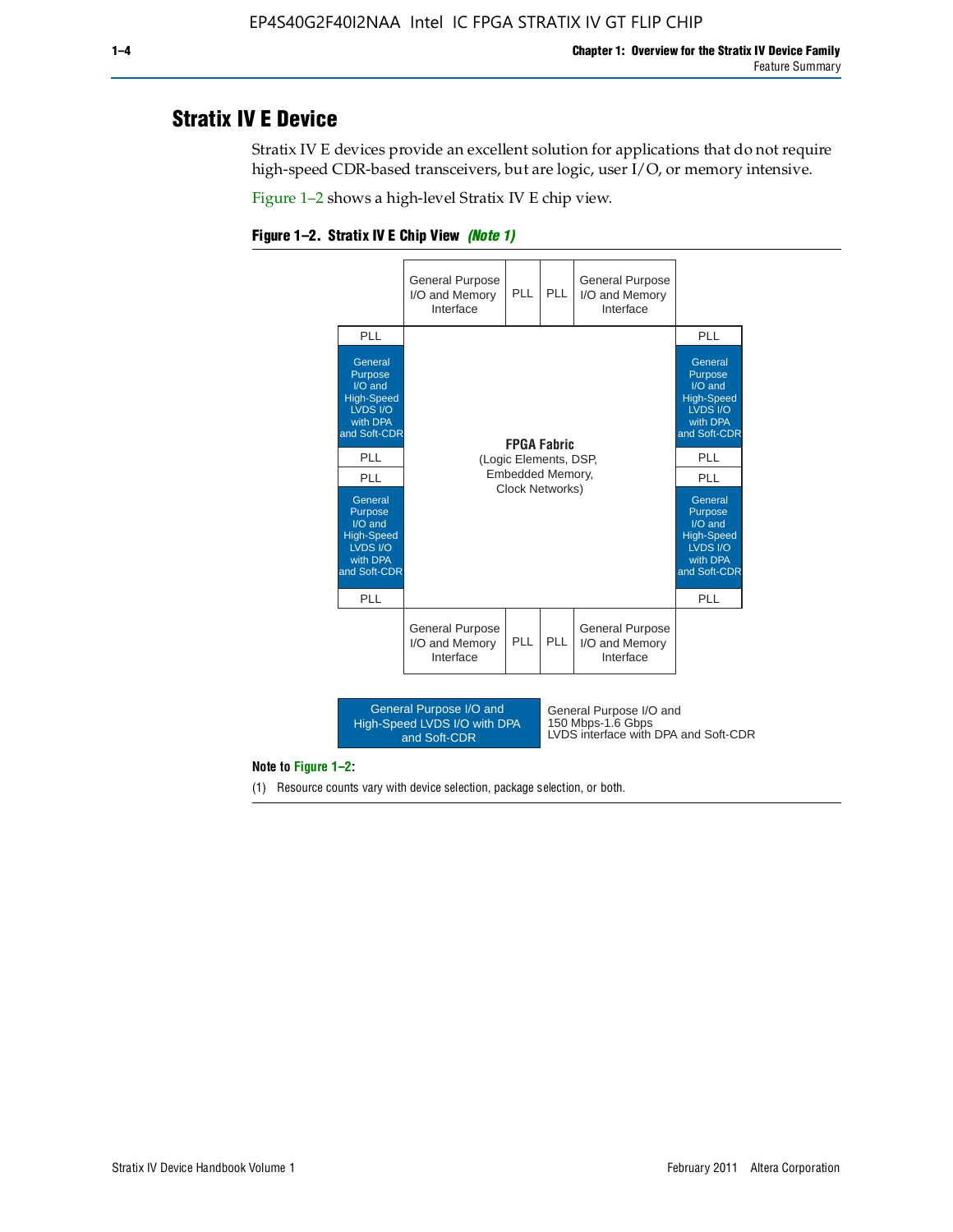### **Stratix IV GT Devices**

Stratix IV GT devices provide up to 48 CDR-based transceiver channels per device:

- Thirty-two out of the 48 transceiver channels have dedicated PCS and PMA circuitry and support data rates between 600 Mbps and 11.3 Gbps
- The remaining 16 transceiver channels have dedicated PMA-only circuitry and support data rates between 600 Mbps and 6.5 Gbps
- **1 The actual number of transceiver channels per device varies with device selection. For** more information about the exact transceiver count in each device, refer to Table 1–7 on page 1–16.
- $\mathbb{I}$  For more information about Stratix IV GT devices and transceiver architecture, refer to the *[Transceiver Architecture in Stratix IV Devices](http://www/literature/hb/stratix-iv/stx4_siv52001.pdf)* chapter.

Figure 1–3 shows a high-level Stratix IV GT chip view.

#### **Figure 1–3. Stratix IV GT Chip View** *(Note 1)*



(1) Resource counts vary with device selection, package selection, or both.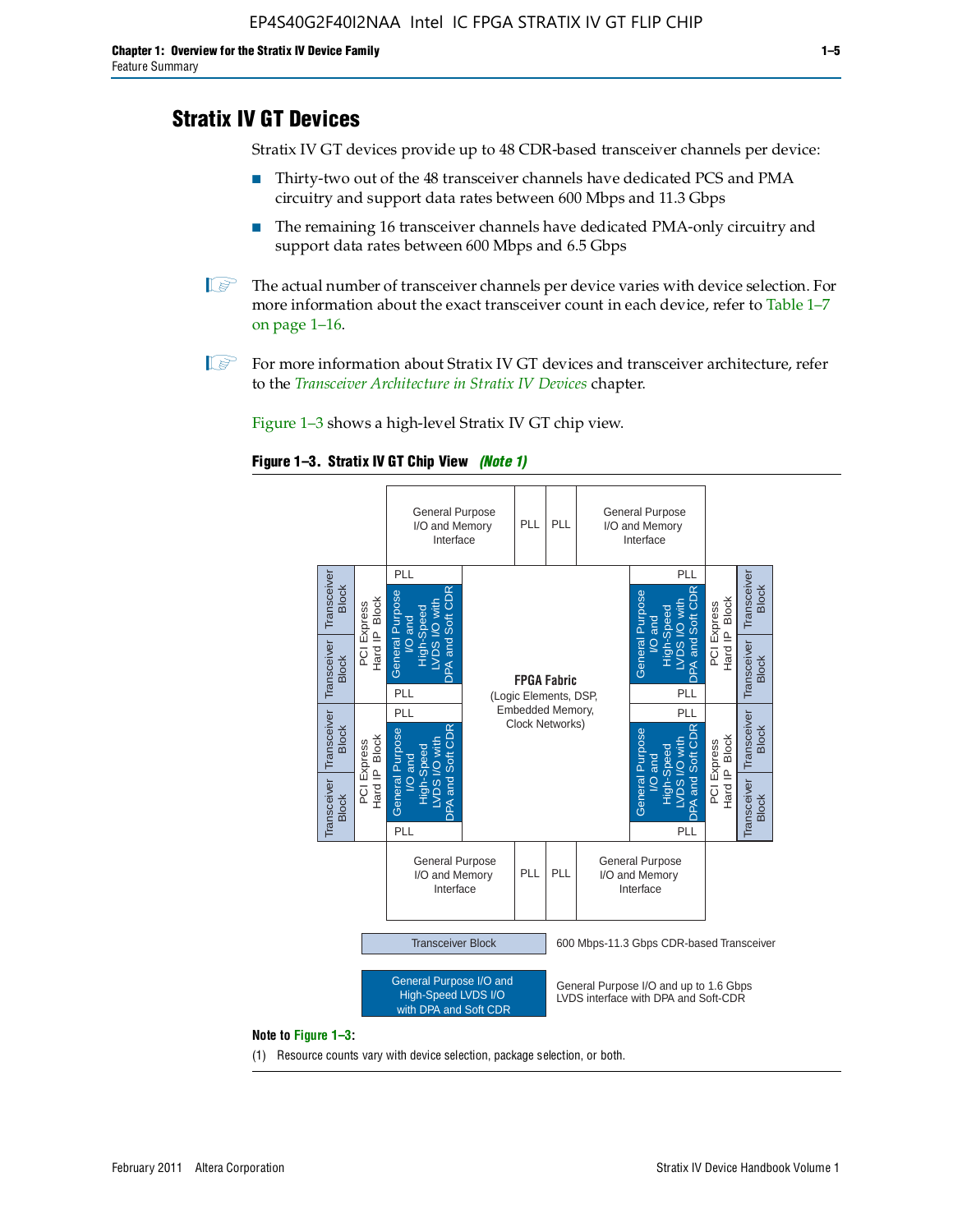### **Architecture Features**

The Stratix IV device family features are divided into high-speed transceiver features and FPGA fabric and I/O features.

### **High-Speed Transceiver Features**

The following sections describe high-speed transceiver features for Stratix IV GX and GT devices.

#### **Highest Aggregate Data Bandwidth**

Up to 48 full-duplex transceiver channels supporting data rates up to 8.5 Gbps in Stratix IV GX devices and up to 11.3 Gbps in Stratix IV GT devices.

#### **Wide Range of Protocol Support**

Physical layer support for the following serial protocols:

- Stratix IV GX—PCIe Gen1 and Gen2, GbE, Serial RapidIO, SONET/SDH, XAUI/HiGig, (OIF) CEI-6G, SD/HD/3G-SDI, Fibre Channel, SFI-5, GPON, SAS/SATA, HyperTransport 1.0 and 3.0, and Interlaken
- Stratix IV GT—40G/100G Ethernet, SFI-S, Interlaken, SFI-5.1, Serial RapidIO, SONET/SDH, XAUI/HiGig, (OIF) CEI-6G, 3G-SDI, and Fibre Channel
- Extremely flexible and easy-to-configure transceiver data path to implement proprietary protocols
- PCIe Support
	- Complete PCIe Gen1 and Gen2 protocol stack solution compliant to PCI Express base specification 2.0 that includes PHY-MAC, Data Link, and transaction layer circuitry embedded in PCI Express hard IP blocks
	- **f For more information, refer to the [PCI Express Compiler User Guide](http://www.altera.com/literature/ug/ug_pci_express.pdf).**
	- Root complex and end-point applications
	- $\blacktriangleright$  ×1, ×4, and ×8 lane configurations
	- PIPE 2.0-compliant interface
	- Embedded circuitry to switch between Gen1 and Gen2 data rates
	- Built-in circuitry for electrical idle generation and detection, receiver detect, power state transitions, lane reversal, and polarity inversion
	- 8B/10B encoder and decoder, receiver synchronization state machine, and ± 300 parts per million (ppm) clock compensation circuitry
	- Transaction layer support for up to two virtual channels (VCs)

 $\mathbb{I}$  The high-speed transceiver features apply only to Stratix IV GX and Stratix IV GT devices.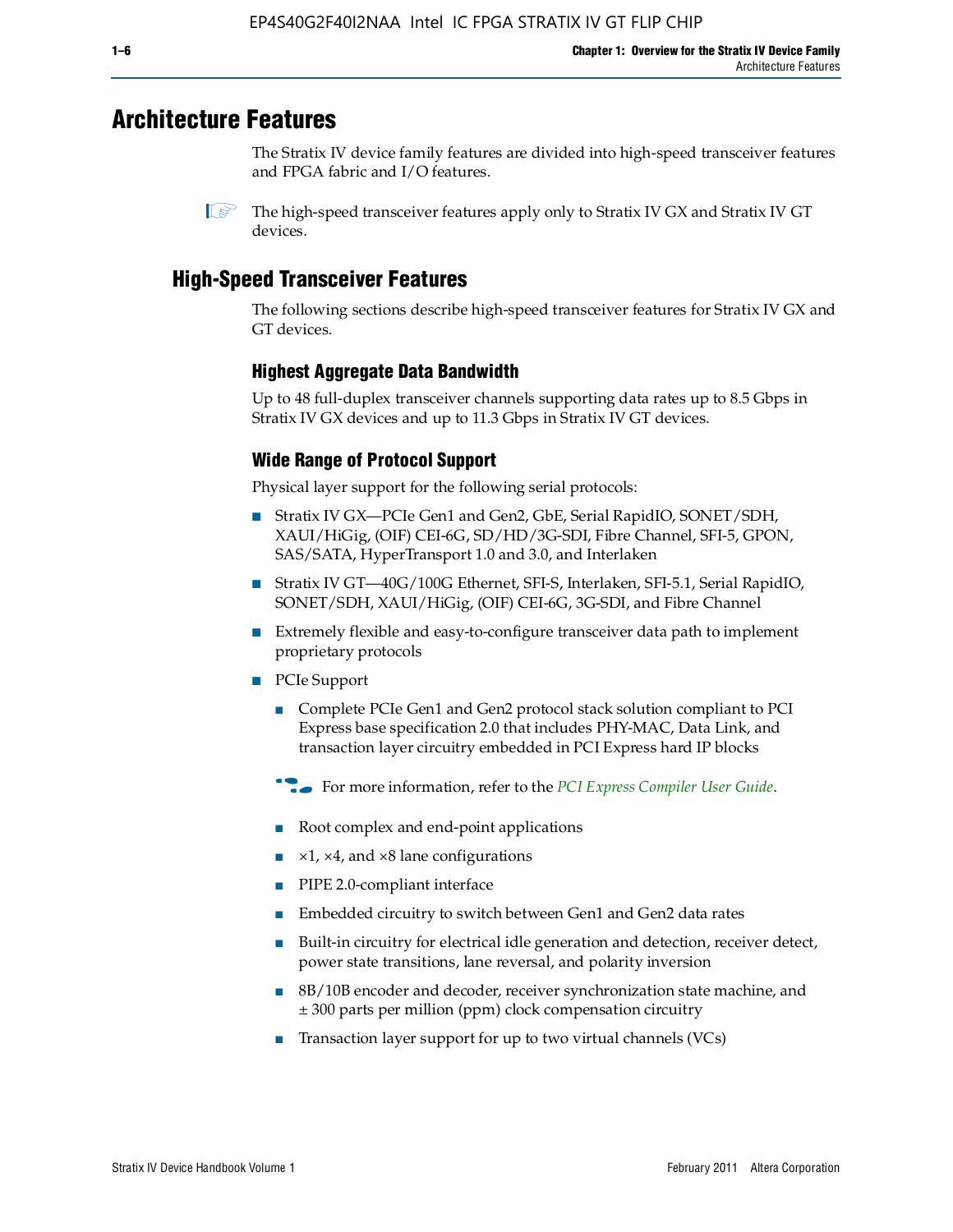- Compliant to IEEE802.3ae specification
- **■** Embedded state machine circuitry to convert XGMII idle code groups  $(|1| \cdot |)$ to and from idle ordered sets  $(||A||, |K||, |R||)$  at the transmitter and receiver, respectively
- 8B/10B encoder and decoder, receiver synchronization state machine, lane deskew, and  $\pm 100$  ppm clock compensation circuitry
- GbE Support
	- Compliant to IEEE802.3-2005 specification
	- Automatic idle ordered set  $(11/7/12/7)$  generation at the transmitter, depending on the current running disparity
	- 8B/10B encoder and decoder, receiver synchronization state machine, and ± 100 ppm clock compensation circuitry
- Support for other protocol features such as MSB-to-LSB transmission in SONET/SDH configuration and spread-spectrum clocking in PCIe configurations

#### **Diagnostic Features**

- Serial loopback from the transmitter serializer to the receiver CDR for transceiver PCS and PMA diagnostics
- Reverse serial loopback pre- and post-CDR to transmitter buffer for physical link diagnostics
- Loopback master and slave capability in PCI Express hard IP blocks
- **For more information, refer to the** *[PCI Express Compiler User Guide](http://www.altera.com/literature/ug/ug_pci_express.pdf)***.**

#### **Signal Integrity**

Stratix IV devices simplify the challenge of signal integrity through a number of chip, package, and board-level enhancements to enable efficient high-speed data transfer into and out of the device. These enhancements include:

- Programmable 3-tap transmitter pre-emphasis with up to 8,192 pre-emphasis levels to compensate for pre-cursor and post-cursor inter-symbol interference (ISI)
- Up to 900% boost capability on the first pre-emphasis post-tap
- User-controlled and adaptive 4-stage receiver equalization with up to 16 dB of high-frequency gain
- On-die power supply regulators for transmitter and receiver phase-locked loop (PLL) charge pump and voltage controlled oscillator (VCO) for superior noise immunity
- On-package and on-chip power supply decoupling to satisfy transient current requirements at higher frequencies, thereby reducing the need for on-board decoupling capacitors
- Calibration circuitry for transmitter and receiver on-chip termination (OCT) resistors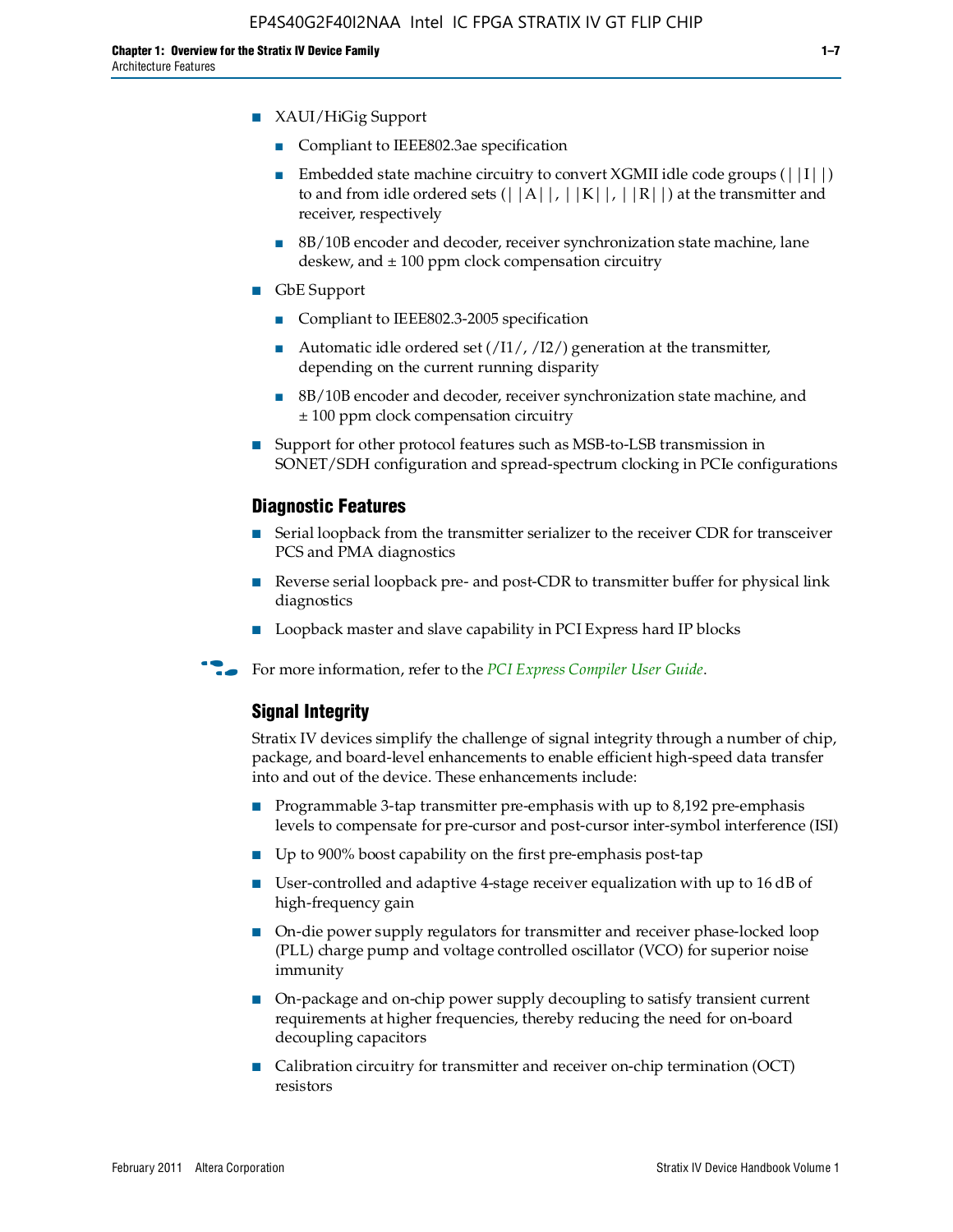### **FPGA Fabric and I/O Features**

The following sections describe the Stratix IV FPGA fabric and I/O features.

#### **Device Core Features**

- Up to 531,200 LEs in Stratix IV GX and GT devices and up to 813,050 LEs in Stratix IV E devices, efficiently packed in unique and innovative adaptive logic modules (ALMs)
- Ten ALMs per logic array block (LAB) deliver faster performance, improved logic utilization, and optimized routing
- Programmable power technology, including a variety of process, circuit, and architecture optimizations and innovations
- Programmable power technology available to select power-driven compilation options for reduced static power consumption

#### **Embedded Memory**

- TriMatrix embedded memory architecture provides three different memory block sizes to efficiently address the needs of diversified FPGA designs:
	- 640-bit MLAB
	- 9-Kbit M9K
	- 144-Kbit M144K
- Up to 33,294 Kbit of embedded memory operating at up to 600 MHz
- Each memory block is independently configurable to be a single- or dual-port RAM, FIFO, ROM, or shift register

### **Digital Signal Processing (DSP) Blocks**

- Flexible DSP blocks configurable as  $9 \times 9$ -bit,  $12 \times 12$ -bit,  $18 \times 18$ -bit, and 36 × 36-bit full-precision multipliers at up to 600 MHz with rounding and saturation capabilities
- Faster operation due to fully pipelined architecture and built-in addition, subtraction, and accumulation units to combine multiplication results
- Optimally designed to support advanced features such as adaptive filtering, barrel shifters, and finite and infinite impulse response (FIR and IIR) filters

#### **Clock Networks**

- Up to 16 global clocks and 88 regional clocks optimally routed to meet the maximum performance of 800 MHz
- Up to 112 and 132 periphery clocks in Stratix IV GX and Stratix IV E devices, respectively
- Up to 66 (16 GCLK + 22 RCLK + 28 PCLK) clock networks per device quadrant in Stratix IV GX and Stratix IV GT devices
- **•** Up to 71 (16 GCLK + 22 RCLK + 33 PCLK) clock networks per device quadrant in Stratix IV E devices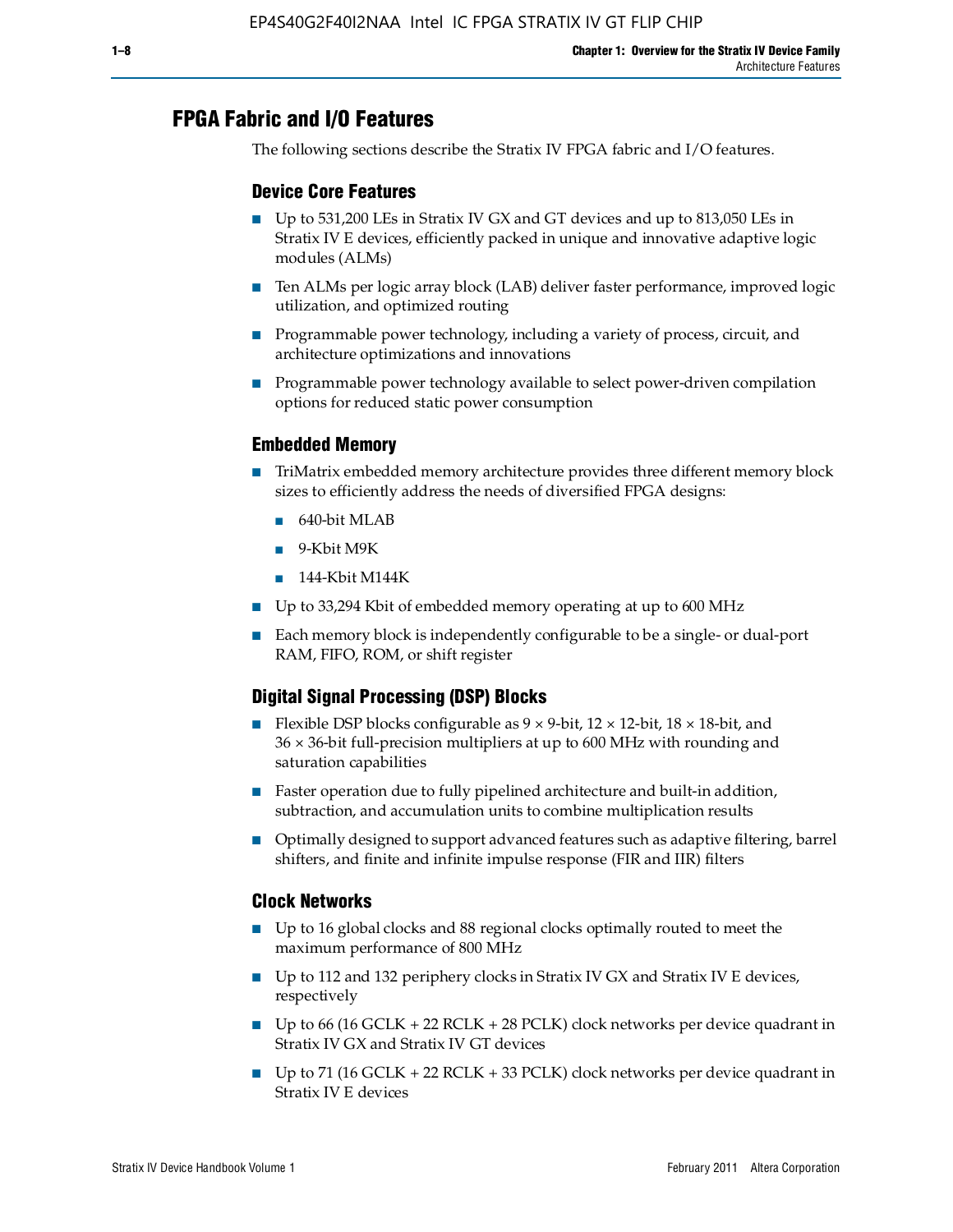#### **PLLs**

- Three to 12 PLLs per device supporting spread-spectrum input tracking, programmable bandwidth, clock switchover, dynamic reconfiguration, and delay compensation
- On-chip PLL power supply regulators to minimize noise coupling

#### **I/O Features**

- Sixteen to 24 modular I/O banks per device with 24 to 48 I/Os per bank designed and packaged for optimal simultaneous switching noise (SSN) performance and migration capability
- Support for a wide range of industry I/O standards, including single-ended (LVTTL/CMOS/PCI/PCIX), differential (LVDS/mini-LVDS/RSDS), voltage-referenced single-ended and differential (SSTL/HSTL Class I/II) I/O standards
- **O**n-chip series  $(R_S)$  and on-chip parallel  $(R_T)$  termination with auto-calibration for single-ended I/Os and on-chip differential  $(R_D)$  termination for differential I/Os
- Programmable output drive strength, slew rate control, bus hold, and weak pull-up capability for single-ended I/Os
- User I/O:GND:V<sub>CC</sub> ratio of 8:1:1 to reduce loop inductance in the package—PCB interface
- **•** Programmable transmitter differential output voltage ( $V_{OD}$ ) and pre-emphasis for high-speed LVDS I/O

#### **High-Speed Differential I/O with DPA and Soft-CDR**

- Dedicated circuitry on the left and right sides of the device to support differential links at data rates from 150 Mbps to 1.6 Gbps
- Up to 98 differential SERDES in Stratix IV GX devices, up to 132 differential SERDES in Stratix IV E devices, and up to 47 differential SERDES in Stratix IV GT devices
- DPA circuitry at the receiver automatically compensates for channel-to-channel and channel-to-clock skew in source synchronous interfaces
- Soft-CDR circuitry at the receiver allows implementation of asynchronous serial interfaces with embedded clocks at up to 1.6 Gbps data rate (SGMII and GbE)

#### **External Memory Interfaces**

- Support for existing and emerging memory interface standards such as DDR SDRAM, DDR2 SDRAM, DDR3 SDRAM, QDRII SRAM, QDRII+ SRAM, and RLDRAM II
- DDR3 up to 1,067 Mbps/533 MHz
- Programmable DQ group widths of 4 to 36 bits (includes parity bits)
- Dynamic OCT, trace mismatch compensation, read-write leveling, and half-rate register capabilities provide a robust external memory interface solution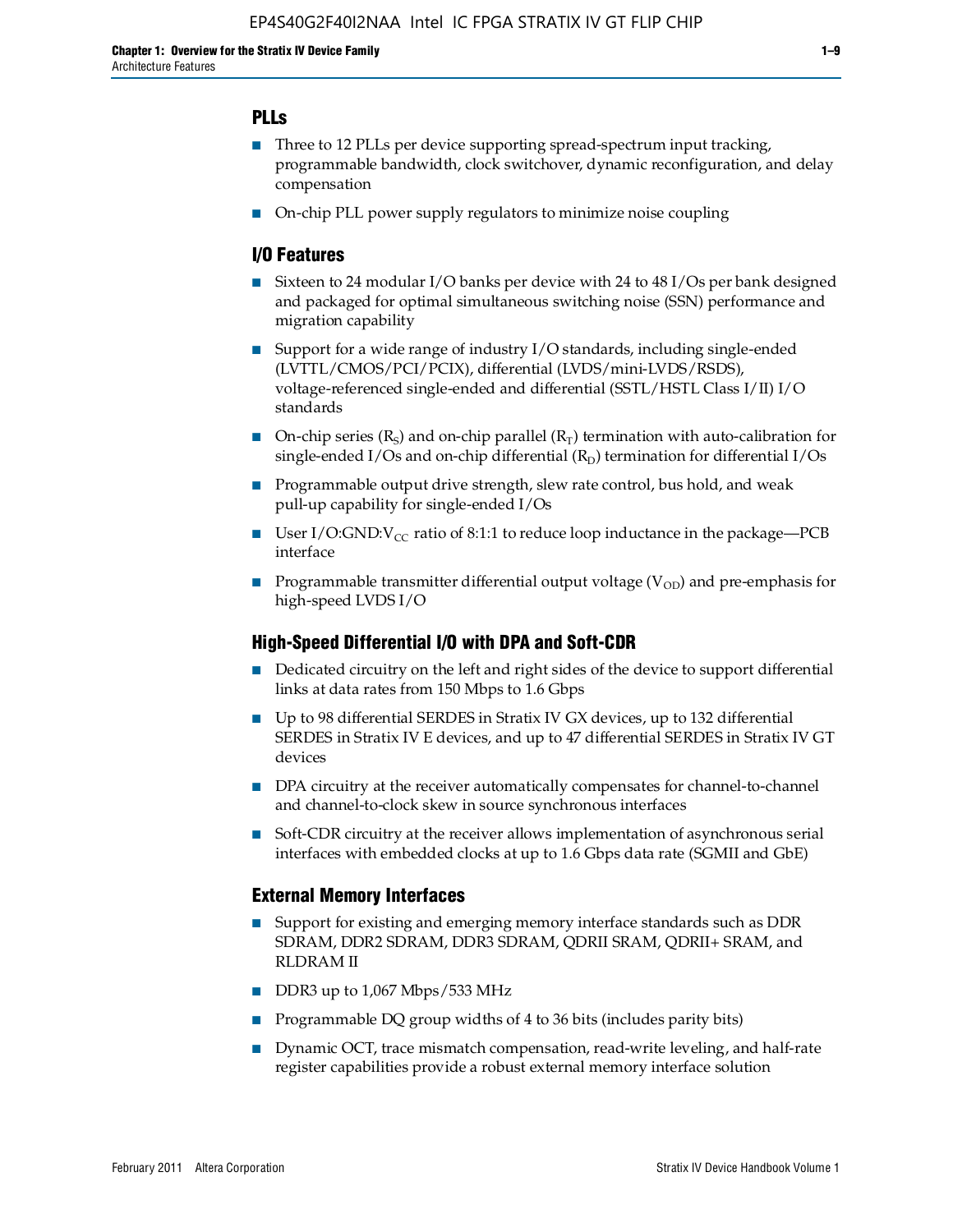### **System Integration**

- All Stratix IV devices support hot socketing
- Four configuration modes:
	- Passive Serial (PS)
	- Fast Passive Parallel (FPP)
	- Fast Active Serial (FAS)
	- JTAG configuration
- Ability to perform remote system upgrades
- 256-bit advanced encryption standard (AES) encryption of configuration bits protects your design against copying, reverse engineering, and tampering
- Built-in soft error detection for configuration RAM cells
- For more information about how to connect the PLL, external memory interfaces,  $I/O$ , high-speed differential I/O, power, and the JTAG pins to PCB, refer to the *[Stratix IV GX and Stratix IV E Device Family Pin Connection Guidelines](http://www.altera.com/literature/dp/stratix4/PCG-01005.pdf)* and the *[Stratix IV GT Device Family Pin Connection Guidelines](http://www.altera.com/literature/dp/stratix4/PCG-01006.pdf)*.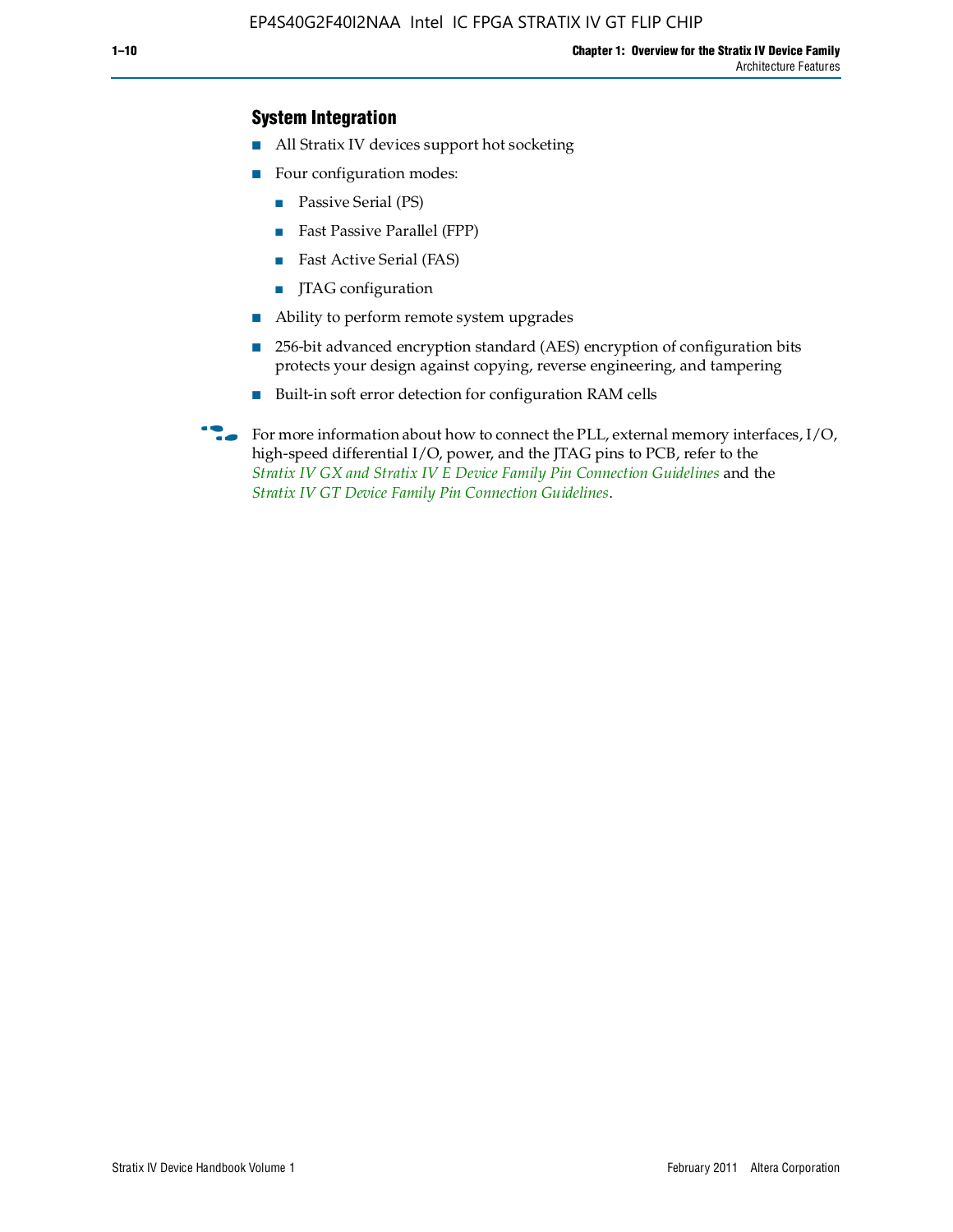| <b>Feature</b>                                                       |                          | EP4SGX70       |                                 | <b>EP4SGX110</b>                |    |                 | <b>EP4SGX180</b>  |                          |       |              | <b>EP4SGX230</b>                |                          |       |                   |                                  | <b>EP4SGX290</b> |       |       |       |                                |                   |                | <b>EP4SGX360</b> |       |       |                |       | EP4SGX530 |         |
|----------------------------------------------------------------------|--------------------------|----------------|---------------------------------|---------------------------------|----|-----------------|-------------------|--------------------------|-------|--------------|---------------------------------|--------------------------|-------|-------------------|----------------------------------|------------------|-------|-------|-------|--------------------------------|-------------------|----------------|------------------|-------|-------|----------------|-------|-----------|---------|
| <b>Package</b><br><b>Option</b>                                      | F780                     | F1152          | F780                            | F1152                           |    | F780            | F1152             |                          | F1517 | F780         | F1152                           |                          | F1517 | F780              | F1152                            |                  | F1517 | F1760 | F1932 | F780                           | F1152             |                | F1517            | F1760 | F1932 | F1152          | F1517 | F1760     | 93<br>됴 |
| <b>ALMs</b>                                                          | 29,040                   |                |                                 | 42,240                          |    |                 | 70,300            |                          |       |              | 91,200                          |                          |       |                   |                                  | 116,480          |       |       |       |                                |                   | 141,440        |                  |       |       |                |       | 212,480   |         |
| LEs                                                                  | 72,600                   |                |                                 | 105,600                         |    |                 | 175,750           |                          |       |              | 228,000                         |                          |       |                   |                                  | 291,200          |       |       |       |                                |                   |                | 353,600          |       |       |                |       | 531,200   |         |
| 0.6 Gbps-<br>8.5 Gbps<br><b>Transceivers</b><br>$(PMA + PCS)$<br>(1) |                          | 16             | $\hspace{0.1mm}-\hspace{0.1mm}$ | $\hspace{0.1mm}-\hspace{0.1mm}$ | 16 |                 | $\hspace{0.05cm}$ | 16                       | 24    |              | $\hspace{0.1mm}-\hspace{0.1mm}$ | 16                       | 24    |                   | $\overbrace{\phantom{12322111}}$ | 16               | 24    | 24    | 32    | $\qquad \qquad \longleftarrow$ | $\hspace{0.05cm}$ | 16             | 24               | 24    | 32    | 16             | 24    | 24        | 32      |
| 0.6 Gbps-<br>6.5 Gbps<br><b>Transceivers</b><br>$(PMA + PCS)$<br>(1) | 8                        |                | 8                               | 16                              |    | 8               | 16                | $\overline{\phantom{0}}$ | —     | 8            | 16                              | $\overline{\phantom{0}}$ |       | 16                | 16                               |                  | –     | –     | -     | 16                             | 16                |                | -                |       |       |                |       |           |         |
| PMA-only<br><b>CMU</b><br>Channels<br>$(0.6$ Gbps-<br>6.5 Gbps)      | $\overline{\phantom{m}}$ | 8              | –                               | $\overline{\phantom{a}}$        | 8  | $\qquad \qquad$ | –                 | 8                        | 12    |              | $\overbrace{\qquad \qquad }^{}$ | 8                        | 12    | $\hspace{0.05cm}$ | $\overline{\phantom{0}}$         | 8                | 12    | 12    | 16    | $\hspace{0.05cm}$              | $\hspace{0.05cm}$ | 8              | 12               | 12    | 16    | 8              | 12    | 12        | 16      |
| PCI Express<br>hard IP<br><b>Blocks</b>                              | 1                        | $\overline{2}$ | 1                               | $\overline{2}$                  |    |                 |                   | $\overline{2}$           |       | $\mathbf{1}$ |                                 | $\overline{c}$           |       |                   |                                  | $\overline{c}$   |       |       | 4     |                                |                   | $\overline{c}$ |                  |       | 4     | $\overline{2}$ |       | 4         |         |
| High-Speed<br><b>LVDS</b><br>SERDES (up<br>to $1.6$ Gbps)<br>(4)     | 28                       | 56             | 28                              | 28                              | 56 | 28              | 44                |                          | 88    | 28           | 44                              |                          | 88    | $\hspace{0.05cm}$ | 44                               |                  | 88    | 88    | 98    |                                | 44                |                | 88               | 88    | 98    | 44             | 88    | 88        | 98      |
| SPI-4.2 Links                                                        | 1                        |                |                                 | 1                               |    | $\overline{1}$  | $\overline{2}$    |                          | 4     | $\mathbf{1}$ | $\overline{2}$                  |                          | 4     |                   | $\overline{2}$                   |                  |       | 4     |       | —                              | $\overline{2}$    |                |                  | 4     |       | $\overline{2}$ |       | 4         |         |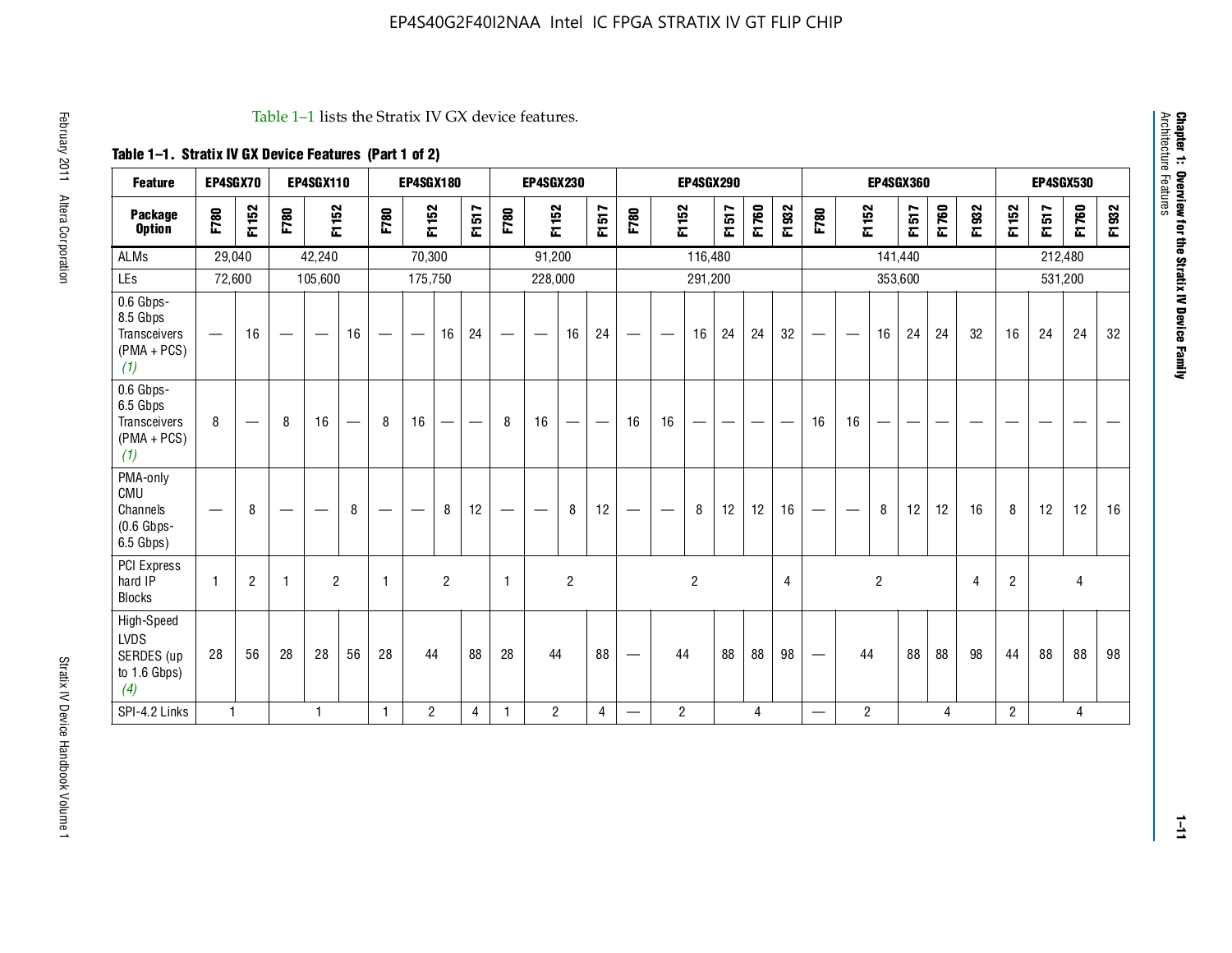**Table 1–1. Stratix IV GX Device Features (Part 2 of 2)**

| <b>Feature</b>                                                                                                                                                                                                                                                                                                                                                                                                                                                                      | EP4SGX70                    |                        |                             | EP4SGX110                   |                        |                             | EP4SGX180                           |                      |                        |                             | <b>EP4SGX230</b>            |                        |                        |                    |                             | <b>EP4SGX290</b>       |                        |                        |                        |                       |                             | <b>EP4SGX360</b>       |                        |                        |                        |                        | <b>EP4SGX530</b>       |                        |                        |
|-------------------------------------------------------------------------------------------------------------------------------------------------------------------------------------------------------------------------------------------------------------------------------------------------------------------------------------------------------------------------------------------------------------------------------------------------------------------------------------|-----------------------------|------------------------|-----------------------------|-----------------------------|------------------------|-----------------------------|-------------------------------------|----------------------|------------------------|-----------------------------|-----------------------------|------------------------|------------------------|--------------------|-----------------------------|------------------------|------------------------|------------------------|------------------------|-----------------------|-----------------------------|------------------------|------------------------|------------------------|------------------------|------------------------|------------------------|------------------------|------------------------|
| <b>Package</b><br><b>Option</b>                                                                                                                                                                                                                                                                                                                                                                                                                                                     | F780                        | F1152                  | F780                        | F1152                       |                        | F780                        | F1152                               |                      | F1517                  | F780                        | F1152                       |                        | F1517                  | F780               | F1152                       |                        | F1517                  | F1760                  | F1932                  | F780                  | F1152                       |                        | F1517                  | F1760                  | F1932                  | F1152                  | F1517                  | F1760                  | F1932                  |
| M9K Blocks<br>$(256 \times$<br>36 bits)                                                                                                                                                                                                                                                                                                                                                                                                                                             | 462                         |                        |                             | 660                         |                        |                             | 950                                 |                      |                        |                             | 1,235                       |                        |                        |                    |                             | 936                    |                        |                        |                        |                       |                             | 1,248                  |                        |                        |                        |                        |                        | 1,280                  |                        |
| M144K<br><b>Blocks</b><br>$(2048 \times$<br>72 bits)                                                                                                                                                                                                                                                                                                                                                                                                                                | 16                          |                        |                             | 16                          |                        |                             | 20                                  |                      |                        |                             | 22                          |                        |                        |                    |                             | 36                     |                        |                        |                        |                       |                             | 48                     |                        |                        |                        |                        | 64                     |                        |                        |
| <b>Total Memory</b><br>(MLAB+M9K<br>$+M144K)$<br>Kbits                                                                                                                                                                                                                                                                                                                                                                                                                              | 7,370                       |                        |                             | 9,564                       |                        |                             | 13.627                              |                      |                        |                             | 17,133                      |                        |                        |                    |                             | 17,248                 |                        |                        |                        |                       |                             | 22,564                 |                        |                        |                        |                        |                        | 27,376                 |                        |
| Embedded<br><b>Multipliers</b><br>$18 \times 18$ (2)                                                                                                                                                                                                                                                                                                                                                                                                                                | 384                         |                        |                             | 512                         |                        |                             | 920                                 |                      |                        |                             | 1,288                       |                        |                        |                    |                             | 832                    |                        |                        |                        |                       |                             | 1,040                  |                        |                        | 1,02<br>4              |                        |                        | 1,024                  |                        |
| PLLs                                                                                                                                                                                                                                                                                                                                                                                                                                                                                | 3                           | $\overline{4}$         | 3                           | $\overline{4}$              |                        | 3                           | 6                                   |                      | 8                      | 3                           | 6                           |                        | 8                      | 4                  | 6                           |                        | 8                      | 12                     | 12                     | 4                     | 6                           |                        | 8                      | 12                     | 12                     | 6                      | 8                      | 12                     | 12                     |
| User I/Os $(3)$                                                                                                                                                                                                                                                                                                                                                                                                                                                                     | 372                         | 488                    | 372                         | 372                         | 48<br>8                | 372                         | 56<br>$\overline{4}$                | 56<br>4              | 74<br>$\overline{4}$   | 372                         | 564                         | 56<br>4                | 74<br>4                | 289                | 564                         | 56<br>$\overline{4}$   | 74<br>$\overline{4}$   | 88<br>$\mathbf{0}$     | 92<br>$\mathbf{0}$     | 289                   | 564                         | 56<br>4                | 74<br>$\overline{4}$   | 88<br>$\Omega$         | 920                    | 564                    | 744                    | 880                    | 920                    |
| Speed Grade<br>(fastest to<br>slowest) $(5)$                                                                                                                                                                                                                                                                                                                                                                                                                                        | $-2\times$<br>$-3,$<br>$-4$ | $-2,$<br>$-3,$<br>$-4$ | $-2\times$<br>$-3,$<br>$-4$ | $-2\times$<br>$-3,$<br>$-4$ | $-2,$<br>$-3,$<br>$-4$ | $-2\times$<br>$-3,$<br>$-4$ | $-2$<br>$\times$ ,<br>$-3,$<br>$-4$ | $-2$<br>$-3$<br>$-4$ | $-2,$<br>$-3,$<br>$-4$ | $-2\times$<br>$-3,$<br>$-4$ | $-2\times$<br>$-3,$<br>$-4$ | $-2,$<br>$-3,$<br>$-4$ | $-2,$<br>$-3,$<br>$-4$ | -2∝<br>$-3,$<br>-4 | $-2\times$<br>$-3,$<br>$-4$ | $-2,$<br>$-3,$<br>$-4$ | $-2,$<br>$-3,$<br>$-4$ | $-2,$<br>$-3,$<br>$-4$ | $-2,$<br>$-3,$<br>$-4$ | $-2$<br>$-3,$<br>$-4$ | $-2\times$<br>$-3,$<br>$-4$ | $-2,$<br>$-3,$<br>$-4$ | $-2,$<br>$-3,$<br>$-4$ | $-2,$<br>$-3,$<br>$-4$ | $-2,$<br>$-3,$<br>$-4$ | $-2,$<br>$-3,$<br>$-4$ | $-2,$<br>$-3,$<br>$-4$ | $-2,$<br>$-3,$<br>$-4$ | $-2,$<br>$-3,$<br>$-4$ |
| Notes to Table 1-1:                                                                                                                                                                                                                                                                                                                                                                                                                                                                 |                             |                        |                             |                             |                        |                             |                                     |                      |                        |                             |                             |                        |                        |                    |                             |                        |                        |                        |                        |                       |                             |                        |                        |                        |                        |                        |                        |                        |                        |
| (1) The total number of transceivers is divided equally between the left and right side of each device, except for the devices in the F780 package. These devices have eight transceiver channels located only<br>on the right side of the device.<br>Four multiplier adder mode.<br>(2)                                                                                                                                                                                            |                             |                        |                             |                             |                        |                             |                                     |                      |                        |                             |                             |                        |                        |                    |                             |                        |                        |                        |                        |                       |                             |                        |                        |                        |                        |                        |                        |                        |                        |
| The user I/Os count from pin-out files includes all general purpose I/O, dedicated clock pins, and dual purpose configuration pins. Transceiver pins and dedicated configuration pins are not included in<br>(3)<br>the pin count.                                                                                                                                                                                                                                                  |                             |                        |                             |                             |                        |                             |                                     |                      |                        |                             |                             |                        |                        |                    |                             |                        |                        |                        |                        |                       |                             |                        |                        |                        |                        |                        |                        |                        |                        |
| Total pairs of high-speed LVDS SERDES take the lowest channel count of $R_x/T_x$ .<br>(4)                                                                                                                                                                                                                                                                                                                                                                                           |                             |                        |                             |                             |                        |                             |                                     |                      |                        |                             |                             |                        |                        |                    |                             |                        |                        |                        |                        |                       |                             |                        |                        |                        |                        |                        |                        |                        |                        |
| The difference between the Stratix IV GX devices in the -2 and -2x speed grades is the number of available transceiver channels. The -2 device allows you to use the transceiver CMU blocks as transceiver<br>(5)<br>channels. The -2x device does NOT allow you to use the CMU blocks as transceiver channels. In addition to the reduction of available transceiver channels in the Stratix IV GX -2x device, the data rates<br>in the $-2\times$ device are limited to 6.5 Gbps. |                             |                        |                             |                             |                        |                             |                                     |                      |                        |                             |                             |                        |                        |                    |                             |                        |                        |                        |                        |                       |                             |                        |                        |                        |                        |                        |                        |                        |                        |

#### **Notes to Table 1–1:**

- (4) Total pairs of high-speed LVDS SERDES take the lowest channel count of  $R_X/T_X$ .
- (5) The difference between the Stratix IV GX devices in the –2 and –2× speed grades is the number of available transceiver channels. The –2 device allows you to use the transceiver CMU blocks as transceiver channels. The –2× device does NOT allow you to use the CMU blocks as transceiver channels. In addition to the reduction of available transceiver channels in the Stratix IV GX –2x device, the data rates in the  $-2\times$  device are limited to 6.5 Gbps.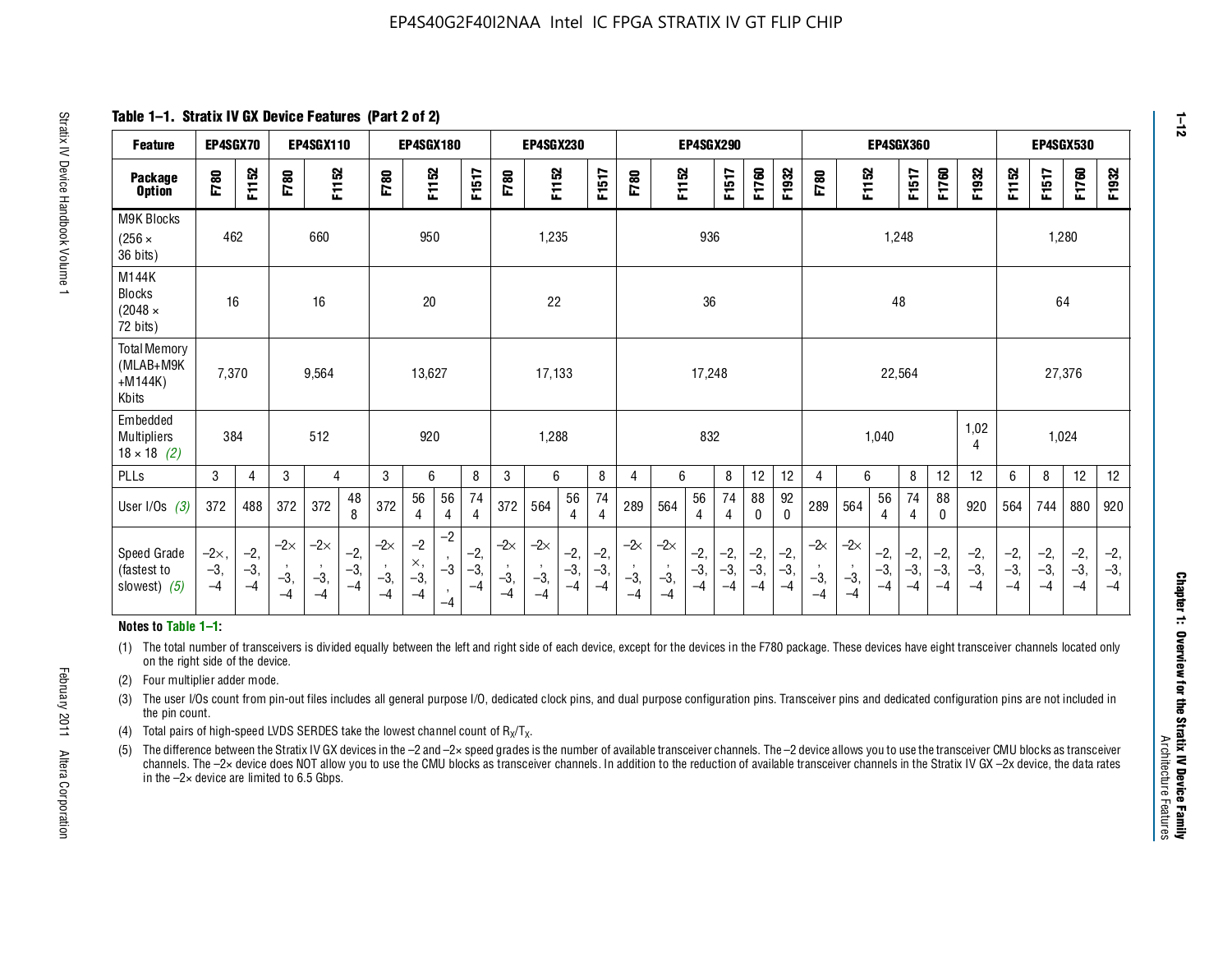#### **Table 1–2. Stratix IV GX Device Package Options** *(Note 1)*

| Table 1–2 lists the Stratix IV GX device package options.<br>Architecture |                                                                 |             |                                           |                                                               |             |                                                      |                                                                       |                                                            |                                                        |  |  |
|---------------------------------------------------------------------------|-----------------------------------------------------------------|-------------|-------------------------------------------|---------------------------------------------------------------|-------------|------------------------------------------------------|-----------------------------------------------------------------------|------------------------------------------------------------|--------------------------------------------------------|--|--|
|                                                                           | Table 1–2. Stratix IV GX Device Package Options <i>(Note 1)</i> |             |                                           |                                                               |             |                                                      |                                                                       |                                                            |                                                        |  |  |
| <b>Device</b>                                                             |                                                                 |             | <b>F780</b><br>(29 mm $\times$ 29 mm) (5) | <b>F1152</b><br>$(35 \text{ mm} \times 35 \text{ mm})$<br>(5) | F1152       | $(35 \text{ mm} \times 35 \text{ mm})$ $(4)$ , $(6)$ | F1517<br>$(40 \text{ mm} \times 40 \text{ mm})$<br>$(4)$ , <b>(6)</b> | F1760<br>$(42.5 \text{ mm} \times 42.5 \text{ mm})$<br>(6) | F1932<br>$(45 \text{ mm} \times 45 \text{ mm})$<br>(6) |  |  |
| EP4SGX70                                                                  |                                                                 | DF29        |                                           |                                                               | <b>HF35</b> |                                                      |                                                                       |                                                            |                                                        |  |  |
| EP4SGX110                                                                 |                                                                 | DF29        |                                           | FF35                                                          | HFS5        |                                                      |                                                                       |                                                            |                                                        |  |  |
| EP4SGX180                                                                 |                                                                 | DF29        |                                           | FF35                                                          |             | <b>HF35</b>                                          | KF40                                                                  |                                                            |                                                        |  |  |
| EP4SGX230                                                                 |                                                                 | <b>DF29</b> |                                           | FF35                                                          |             | <b>HF35</b>                                          | KF40                                                                  |                                                            |                                                        |  |  |
| EP4SGX290                                                                 |                                                                 |             | FH29 $(2)$                                | FF35                                                          |             | HF35                                                 | KF40                                                                  | KF43                                                       | <b>NF45</b>                                            |  |  |
| EP4SGX360                                                                 |                                                                 |             | $FH29$ (2)                                | FF35                                                          |             | <b>HF35</b>                                          | KF40                                                                  | KF43                                                       | <b>NF45</b>                                            |  |  |
| EP4SGX530                                                                 |                                                                 |             |                                           |                                                               |             | HH35 (3)                                             | KH40 $(3)$                                                            | KF43                                                       | <b>NF45</b>                                            |  |  |

#### **Notes to Table 1–2:**

(1) Device packages in the same column and marked under the same arrow sign have vertical migration capability.

(2) The 780-pin EP4SGX290 and EP4SGX360 devices are available only in 33 mm × 33 mm Hybrid flip chip package.

(3) The 1152-pin and 1517-pin EP4SGX530 devices are available only in 42.5 mm  $\times$  42.5 mm Hybrid flip chip packages.

(4) When migrating between hybrid and flip chip packages, there is an additional keep-out area. For more information, refer to the *[Package Information Datasheet for Altera Devices](http://www.altera.com/literature/ds/dspkg.pdf)*.

(5) Devices listed in this column are available in  $-2\times$ ,  $-3$ , and  $-4$  speed grades. These devices do not have on-package decoupling capacitors.

(6) Devices listed in this column are available in –2, –3, and –4 speed grades. These devices have on-package decoupling capacitors. For more information about on-package decoupling capacitor value in each device, refer to Table 1–3.

 $I \otimes$  On-package decoupling reduces the need for on-board or PCB decoupling capacitors by satisfying the transient current requirements at higher frequencies. The *[Power Delivery Network](http://www.altera.com/literature/ug/pdn_tool_stxiv.zip)* design tool for Stratix IV devices accounts for the on-package decoupling and reflects the reduced requirements for PCB decoupling capacitors.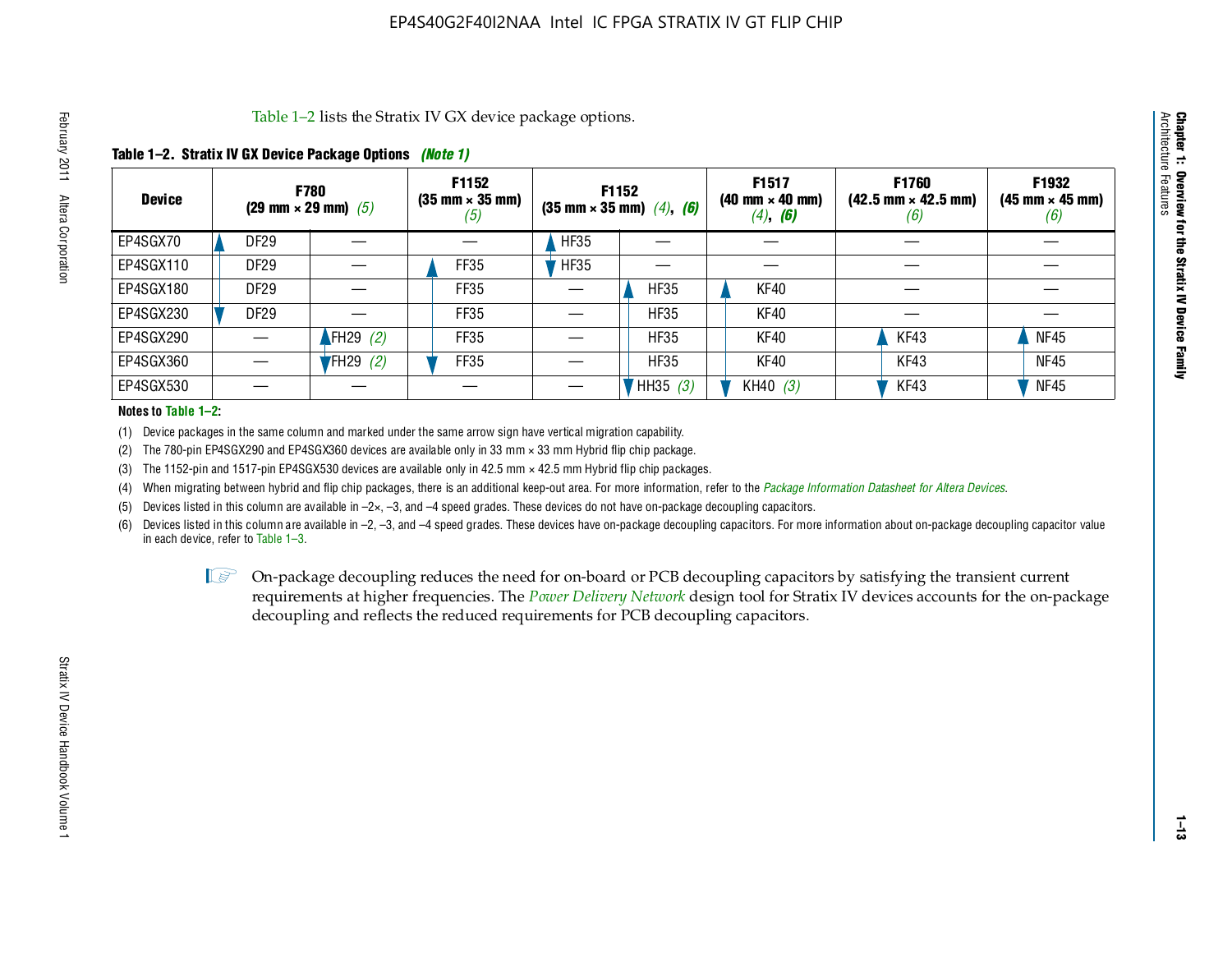| <b>Ordering Information</b> |                     | <b>V<sub>cc</sub></b>             | $V_{CGI0}$           | V <sub>CCL GXB</sub>         | $V_{\texttt{CCA}\_\textsf{L/R}}$ | $V_{CCT}$ and $V_{CCR}$ (Shared)                 |
|-----------------------------|---------------------|-----------------------------------|----------------------|------------------------------|----------------------------------|--------------------------------------------------|
| EP4SGX70                    | <b>HF35</b>         | $2\times 1$ uF + $2\times 470$ nF | 10nF per bank $(2)$  | 100nF per transceiver block  | 100 <sub>n</sub> F               | $1 \times 470$ nF + $1 \times 47$ nF per side    |
| EP4SGX110                   | <b>HF35</b>         | $2\times 1$ uF + $2\times 470$ nF | 10nF per bank $(2)$  | 100nF per transceiver block  | 100 <sub>n</sub> F               | $1 \times 470$ nF + $1 \times 47$ nF per side    |
| EP4SGX180                   | <b>HF35</b>         | $2\times 1$ uF + $2\times 470$ nF | 10nF per bank $(2)$  | 100nF per transceiver block  | 100nF                            | $1 \times 470$ nF + $1 \times 47$ nF per side    |
|                             | KF40                |                                   |                      |                              |                                  |                                                  |
| EP4SGX230                   | <b>HF35</b><br>KF40 | $2\times1$ uF + $2\times470$ nF   | 10 nF per bank $(2)$ | 100 nF per transceiver block | 100 nF                           | $1 \times 470$ nF + $1 \times 47$ nF<br>per side |
|                             | <b>HF35</b>         |                                   |                      |                              |                                  |                                                  |
|                             | KF40                |                                   |                      |                              |                                  | $1 \times 470$ nF + $1 \times 47$ nF             |
| EP4SGX290                   | KF43                | $4\times1$ uF + $4\times470$ nF   | 10 nF per bank $(2)$ | 100 nF per transceiver block | 100nF                            | per side                                         |
|                             | NF45                |                                   |                      |                              |                                  |                                                  |
|                             | <b>HF35</b>         |                                   |                      |                              |                                  |                                                  |
| EP4SGX360                   | KF40                | $4\times1$ uF + $4\times470$ nF   | 10 nF per bank $(2)$ | 100 nF per transceiver block | 100 nF                           | $1 \times 470$ nF + $1 \times 47$ nF             |
|                             | KF43                |                                   |                      |                              |                                  | per side                                         |
|                             | <b>NF45</b>         |                                   |                      |                              |                                  |                                                  |
|                             | <b>HH35</b>         |                                   |                      |                              |                                  |                                                  |
| EP4SGX530                   | <b>KH40</b>         | $4\times1$ uF + $4\times470$ nF   | 10 nF per bank $(2)$ | 100 nF per transceiver block | 100 nF                           | $1 \times 470$ nF + $1 \times 47$ nF             |
|                             | KF43                |                                   |                      |                              |                                  | per side                                         |
|                             | <b>NF45</b>         |                                   |                      |                              |                                  |                                                  |

#### **Notes to Table 1–3:**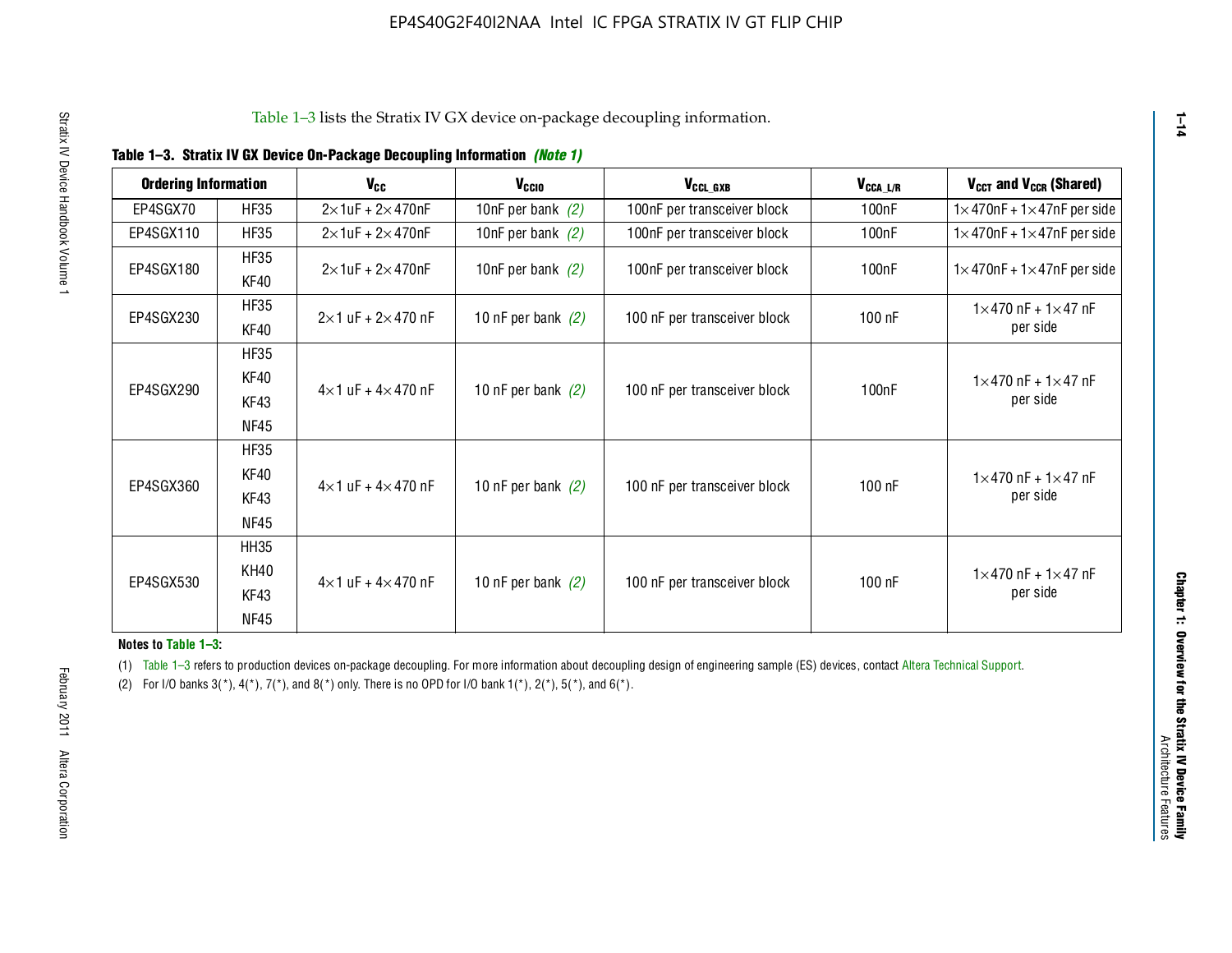| Table 1–4 lists the Stratix IV E device features. |
|---------------------------------------------------|
|---------------------------------------------------|

| <b>Feature</b>                                      | <b>EP4SE230</b> |              | <b>EP4SE360</b> | <b>EP4SE530</b> |              |              |           | <b>EP4SE820</b> |                 |
|-----------------------------------------------------|-----------------|--------------|-----------------|-----------------|--------------|--------------|-----------|-----------------|-----------------|
| Package Pin Count                                   | 780             | 780          | 1152            | 1152            | 1517         | 1760         | 1152      | 1517            | 1760            |
| ALMs                                                | 91,200          |              | 141,440         |                 | 212,480      |              |           | 325,220         |                 |
| LEs                                                 | 228,000         |              | 353,600         |                 | 531,200      |              |           | 813,050         |                 |
| High-Speed LVDS<br>SERDES (up to<br>1.6 Gbps) $(1)$ | 56              | 56           | 88              | 88              | 112          | 112          | 88        | 112             | 132             |
| SPI-4.2 Links                                       | 3               | 3            | 4               | 4               |              | 6            | 4         | 6               | 6               |
| <b>M9K Blocks</b><br>$(256 \times 36 \text{ bits})$ | 1,235           |              | 1,248           |                 | 1,280        |              |           | 1610            |                 |
| M144K Blocks<br>$(2048 \times 72 \text{ bits})$     | 22              |              | 48              |                 | 64           |              |           | 60              |                 |
| <b>Total Memory</b><br>$(MLAB+M9K+$<br>M144K) Kbits | 17,133          |              | 22,564          |                 | 27,376       |              |           | 33,294          |                 |
| <b>Embedded Multipliers</b><br>$(18 \times 18)$ (2) | 1,288<br>1,040  |              |                 |                 | 1,024        |              |           | 960             |                 |
| PLLs                                                | 8<br>4<br>4     |              |                 | 8               | 12           | 12           | 8         | 12              | 12 <sup>°</sup> |
| User I/Os $(3)$                                     | 488             | 488          | 744             | 744             | 976          | 976          | 744 $(4)$ | 976 $(4)$       | 1120 $(4)$      |
| Speed Grade<br>$-2, -3, -4$<br>(fastest to slowest) |                 | $-2, -3, -4$ | $-2, -3, -4$    | $-2, -3, -4$    | $-2, -3, -4$ | $-2, -3, -4$ | $-3, -4$  | $-3, -4$        | $-3, -4$        |

#### **Table 1–4. Stratix IV E Device Features**

#### **Notes to Table 1–4:**

(1) The user I/O count from the pin-out files include all general purpose I/Os, dedicated clock pins, and dual purpose configuration pins. Transceiver pins and dedicated configuration pins are not included in the pin count.

(2) Four multiplier adder mode.

(3) Total pairs of high-speed LVDS SERDES take the lowest channel count of  $R_X/T_X$ .

(4) This data is preliminary.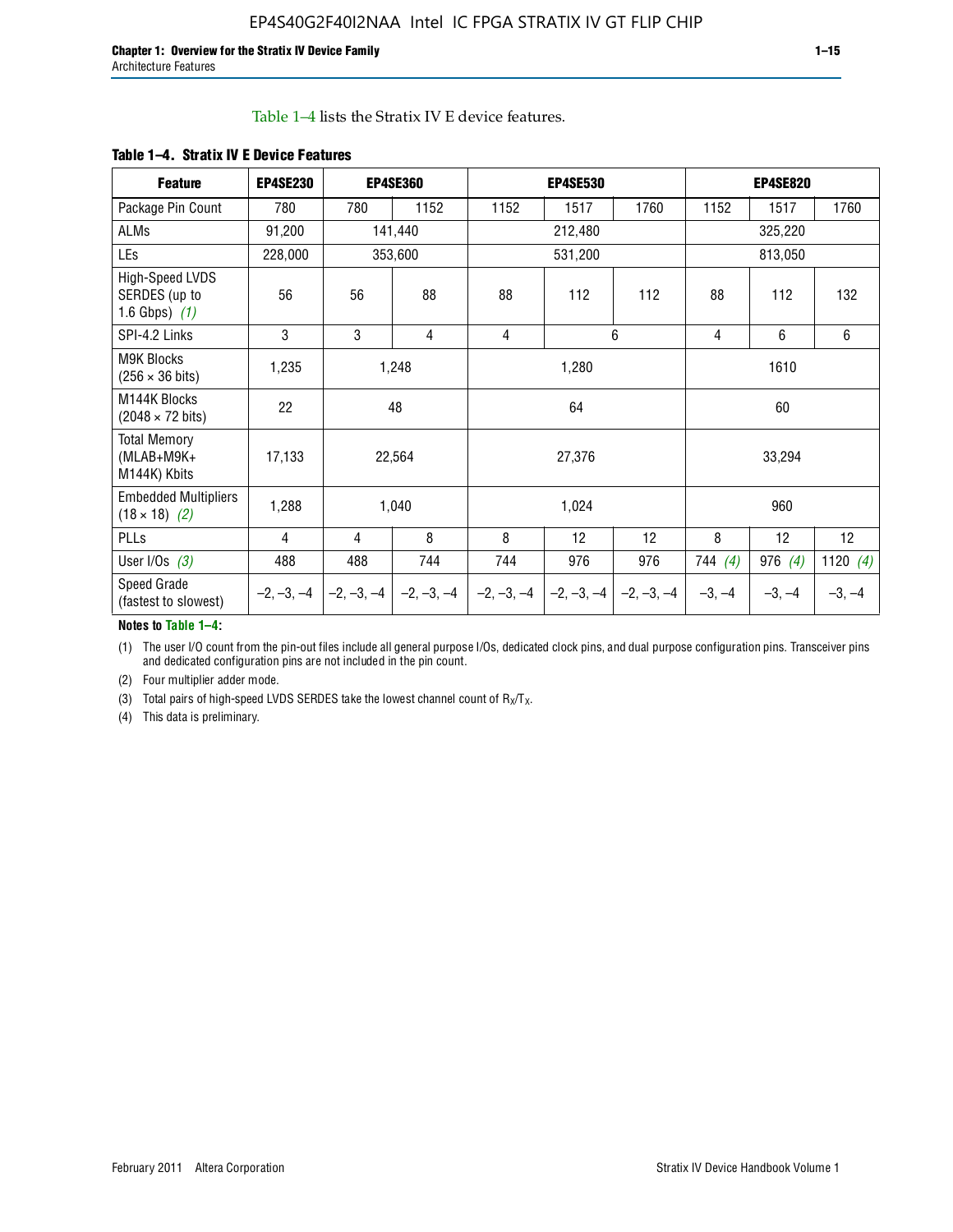Table 1–5 summarizes the Stratix IV E device package options.

| <b>Device</b> | <b>F780</b><br>$(29 \text{ mm} \times 29 \text{ mm})$ $(4)$ ,<br>(5) | F1152<br>$(35 \text{ mm} \times 35 \text{ mm})$ $(4)$ , | F <sub>1517</sub><br>(40 mm $\times$ 40 mm) (6) | F1760<br>$(42.5 \text{ mm} \times 42.5 \text{ mm})$ (6) |
|---------------|----------------------------------------------------------------------|---------------------------------------------------------|-------------------------------------------------|---------------------------------------------------------|
| EP4SE230      | F29                                                                  |                                                         |                                                 |                                                         |
| EP4SE360      | H29(2)                                                               | F35                                                     |                                                 |                                                         |
| EP4SE530      |                                                                      | H35 $(3)$                                               | H40(3)                                          | F43                                                     |
| EP4SE820      |                                                                      | H35 $(3)$                                               | H40(3)                                          | F43                                                     |

**Table 1–5. Stratix IV E Device Package Options** *(Note 1)*

#### **Notes to Table 1–5:**

- (1) Device packages in the same column and marked under the same arrow sign have vertical migration capability.
- (2) The 780-pin EP4SE360 device is available only in the 33 mm × 33 mm Hybrid flip chip package.
- (3) The 1152-pin and 1517-pin for EP4SE530 and EP4SE820 devices are available only in the 42.5 mm × 42.5 mm Hybrid flip chip package.
- (4) When migrating between hybrid and flip chip packages, there is an additional keep-out area. For more information, refer to the *[Package](http://www.altera.com/literature/ds/dspkg.pdf)  [Information Datasheet for Altera Devices](http://www.altera.com/literature/ds/dspkg.pdf)*.
- (5) Devices listed in this column do not have on-package decoupling capacitors.
- (6) Devices listed in this column have on-package decoupling capacitors. For more information about on-package decoupling capacitor value for each device, refer to Table 1–6.

Table 1–6 lists the Stratix IV E on-package decoupling information.

|  |  |  |  |  | Table 1–6. Stratix IV E Device On-Package Decoupling Information <i>(Note 1)</i> |  |  |
|--|--|--|--|--|----------------------------------------------------------------------------------|--|--|
|--|--|--|--|--|----------------------------------------------------------------------------------|--|--|

|          | <b>Ordering Information</b> | <b>V<sub>cc</sub></b>               | V <sub>CCIO</sub> |
|----------|-----------------------------|-------------------------------------|-------------------|
| EP4SE360 | F <sub>35</sub>             | $4\times$ 1 uF + $4\times$ 470 nF   | 10 nF per bank    |
|          | H <sub>35</sub>             |                                     |                   |
| EP4SE530 | H40                         | $4 \times 1$ uF + $4 \times 470$ nF | 10 nF per bank    |
|          | F43                         |                                     |                   |
|          | H35                         |                                     |                   |
| EP4SE820 | H40                         | $4 \times 1$ uF + $4 \times 470$ nF | 10 nF per bank    |
|          | F43                         |                                     |                   |

**Note to Table 1–6:**

(1) Table 1–6 refers to production devices on-package decoupling. For more information about decoupling design of engineering sample (ES) devices, contact [Altera Technical Support.](http://mysupport.altera.com/eservice/login.asp)

Table 1–7 lists the Stratix IV GT device features.

| <b>Feature</b>                       | <b>EP4S40G2</b> | <b>EP4S40G5</b> | <b>EP4S100G2</b> | <b>EP4S100G3</b> | <b>EP4S100G4</b> | <b>EP4S100G5</b> |         |
|--------------------------------------|-----------------|-----------------|------------------|------------------|------------------|------------------|---------|
| Package Pin Count                    | 1517            | 1517            | 1517             | 1932             | 1932             | 1517             | 1932    |
| <b>ALMs</b>                          | 91,200          | 212,480         | 91.200           | 116.480          | 141,440          | 212,480          |         |
| LEs                                  | 228,000         | 531,200         | 228,000          | 291,200          | 353,600          |                  | 531,200 |
| <b>Total Transceiver</b><br>Channels | 36              | 36              | 36               | 48               | 48               | 36               | 48      |

**Table 1–7. Stratix IV GT Device Features (Part 1 of 2)**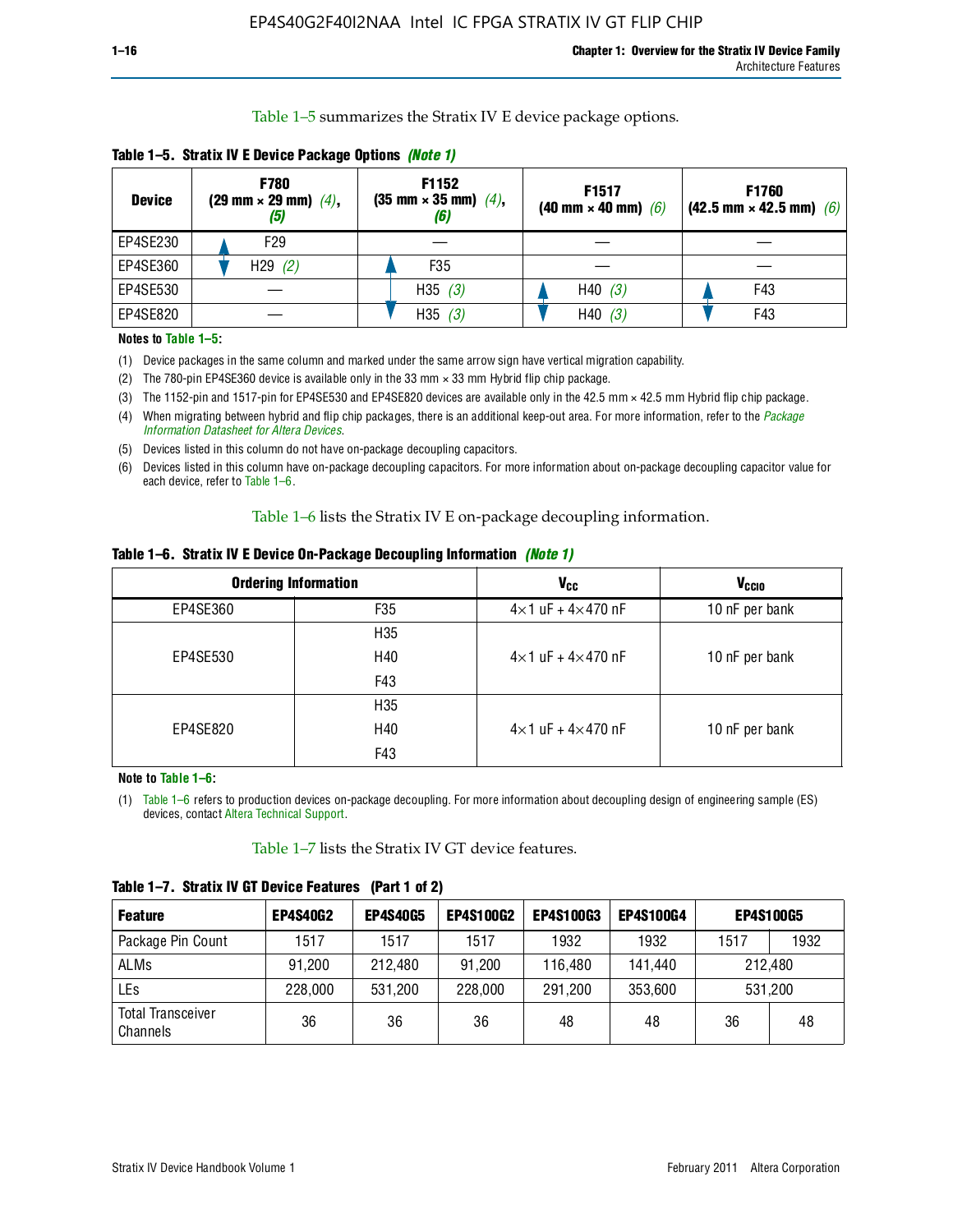| <b>Feature</b>                                                              | <b>EP4S40G2</b> | <b>EP4S40G5</b> | EP4S100G2      | <b>EP4S100G3</b> | EP4S100G4      |                | <b>EP4S100G5</b>          |
|-----------------------------------------------------------------------------|-----------------|-----------------|----------------|------------------|----------------|----------------|---------------------------|
| 10G Transceiver<br>Channels<br>(600 Mbps - 11.3 Gbps<br>with $PMA + PCS$ )  | 12              | 12              | 24             | 24               | 24             | 24             | 32                        |
| 8G Transceiver<br>Channels<br>(600 Mbps - 8.5 Gbps<br>with PMA + PCS) $(1)$ | 12              | 12              | 0              | 8                | 8              | 0              | 0                         |
| PMA-only CMU<br>Channels<br>(600 Mbps- 6.5 Gbps)                            | 12              | 12              | 12             | 16               | 16             | 12             | 16                        |
| PCIe hard IP Blocks                                                         | $\overline{2}$  | $\overline{2}$  | $\overline{2}$ | $\overline{4}$   | $\overline{4}$ | $\overline{2}$ | $\overline{4}$            |
| High-Speed LVDS<br><b>SERDES</b><br>(up to 1.6 Gbps) $(2)$                  | 46              | 46              | 46             | 47               | 47             | 46             | 47                        |
| SP1-4.2 Links                                                               | $\overline{2}$  | $\overline{2}$  | $\overline{2}$ | $\overline{2}$   | $\overline{2}$ | $\overline{2}$ | $2^{\circ}$               |
| <b>M9K Blocks</b><br>$(256 \times 36 \text{ bits})$                         | 1,235           | 1,280           | 1,235          | 936              | 1,248          |                | 1,280                     |
| M144K Blocks<br>$(2048 \times 72 \text{ bits})$                             | 22              | 64              | 22             | 36               | 48             |                | 64                        |
| Total Memory (MLAB +<br>M9K + M144K) Kbits                                  | 17,133          | 27,376          | 17,133         | 17,248           | 22,564         |                | 27,376                    |
| <b>Embedded Multipliers</b><br>$18 \times 18$ (3)                           | 1,288           | 1,024           | 1,288          | 832              | 1,024          |                | 1,024                     |
| PLLs                                                                        | 8               | 8               | 8              | 12               | 12             | 8              | 12                        |
| User I/Os $(4)$ , $(5)$                                                     | 654             | 654             | 654            | 781              | 781            | 654            | 781                       |
| Speed Grade<br>(fastest to slowest)                                         | $-1, -2, -3$    | $-1, -2, -3$    | $-1, -2, -3$   | $-1, -2, -3$     | $-1, -2, -3$   |                | $-1, -2, -3$ $-1, -2, -3$ |

**Notes to Table 1–7:**

(1) You can configure all 10G transceiver channels as 8G transceiver channels. For example, the EP4S40G2F40 device has twenty-four 8G transceiver channels and the EP4S100G5F45 device has thirty-two 8G transceiver channels.

(2) Total pairs of high-speed LVDS SERDES take the lowest channel count of  $R_X/T_X$ .

(3) Four multiplier adder mode.

(4) The user I/O count from the pin-out files include all general purpose I/Os, dedicated clock pins, and dual purpose configuration pins. Transceiver pins and dedicated configuration pins are not included in the pin count.

(5) This data is preliminary.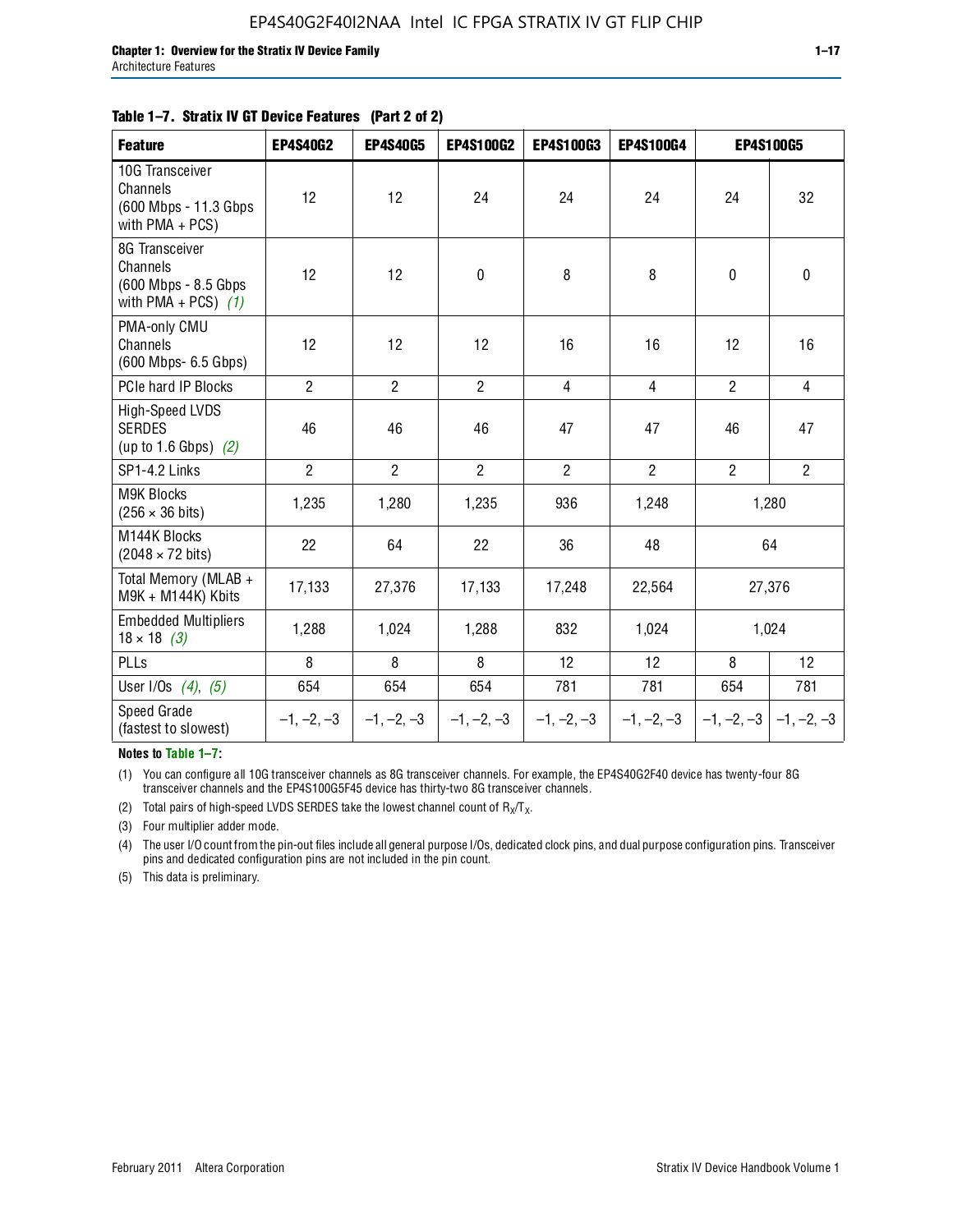Table 1–8 lists the resource counts for the Stratix IV GT devices.

| <b>Device</b>                      | <b>1517 Pin</b><br>$(40 \text{ mm} \times 40 \text{ mm})$ $(3)$ | 1932 Pin<br>(45 mm × 45 mm) |
|------------------------------------|-----------------------------------------------------------------|-----------------------------|
| <b>Stratix IV GT 40 G Devices</b>  |                                                                 |                             |
| EP4S40G2                           | F40                                                             |                             |
| EP4S40G5                           | H40 $(4)$ , $(5)$                                               |                             |
| <b>Stratix IV GT 100 G Devices</b> |                                                                 |                             |
| EP4S100G2                          | F40                                                             |                             |
| EP4S100G3                          |                                                                 | F45                         |
| EP4S100G4                          |                                                                 | F45                         |
| EP4S100G5                          | H40<br>(5)                                                      | F45                         |

**Table 1–8. Stratix IV GT Device Package Options** *(Note 1)***,** *(2)*

#### **Notes to Table 1–8:**

(1) This table represents pin compatability; however, it does not include hard IP block placement compatability.

- (2) Devices under the same arrow sign have vertical migration capability.
- (3) When migrating between hybrid and flip chip packages, there is an additional keep-out area. For more information, refer to the *[Altera Device Package Information Data Sheet](http://www.altera.com/literature/ds/dspkg.pdf)*.
- (4) EP4S40G5 and EP4S100G5 devices with 1517 pin-count are only available in 42.5-mm × 42.5-mm Hybrid flip chip packages.
- (5) If you are using the hard IP block, migration is not possible.

Table 1–9 lists the Stratix IV GT on-package decoupling information.

**Table 1–9. Stratix IV GT Device On-Package Decoupling Information** *(Note 1)*

| <b>Ordering</b><br><b>Information</b> | V <sub>cc</sub>                 | V <sub>CCIO</sub>                             | V <sub>CCL GXB</sub>              | V <sub>CCA_L/R</sub> | V <sub>CCT L/R</sub> | V <sub>CCR_L/R</sub> |
|---------------------------------------|---------------------------------|-----------------------------------------------|-----------------------------------|----------------------|----------------------|----------------------|
| EP4S40G2F40                           |                                 | $2 \times 1$ uF+2×470 nF   10 nF per bank (2) | $100$ nF per<br>transceiver block | 100 nF               | $100$ nF             | $100$ nF             |
| EP4S100G2F40                          |                                 |                                               |                                   |                      |                      |                      |
| EP4S100G3F45                          |                                 | 10 nF per bank $(2)$                          | 100 nF per<br>transceiver block   | 100 nF               | $100$ nF             | $100$ nF             |
| EP4S100G4F45                          |                                 |                                               |                                   |                      |                      |                      |
| EP4S40G5H40                           | $4\times1$ uF+4 $\times$ 470 nF |                                               |                                   |                      |                      |                      |
| EP4S100G5H40                          |                                 |                                               |                                   |                      |                      |                      |
| EP4S100G5F45                          |                                 |                                               |                                   |                      |                      |                      |

**Notes to Table 1–9:**

(1) Table 1–9 refers to production devices on-package decoupling. For more information about decoupling design of engineering sample (ES) devices, contact [Altera Technical Support.](http://mysupport.altera.com/eservice/login.asp)

(2) For I/O banks  $3(*)$ ,  $4(*)$ ,  $7(*)$ , and  $8(*)$  only. There is no OPD for I/O bank  $1(*)$ ,  $2(*)$ ,  $5(*)$ , and  $6(*)$ .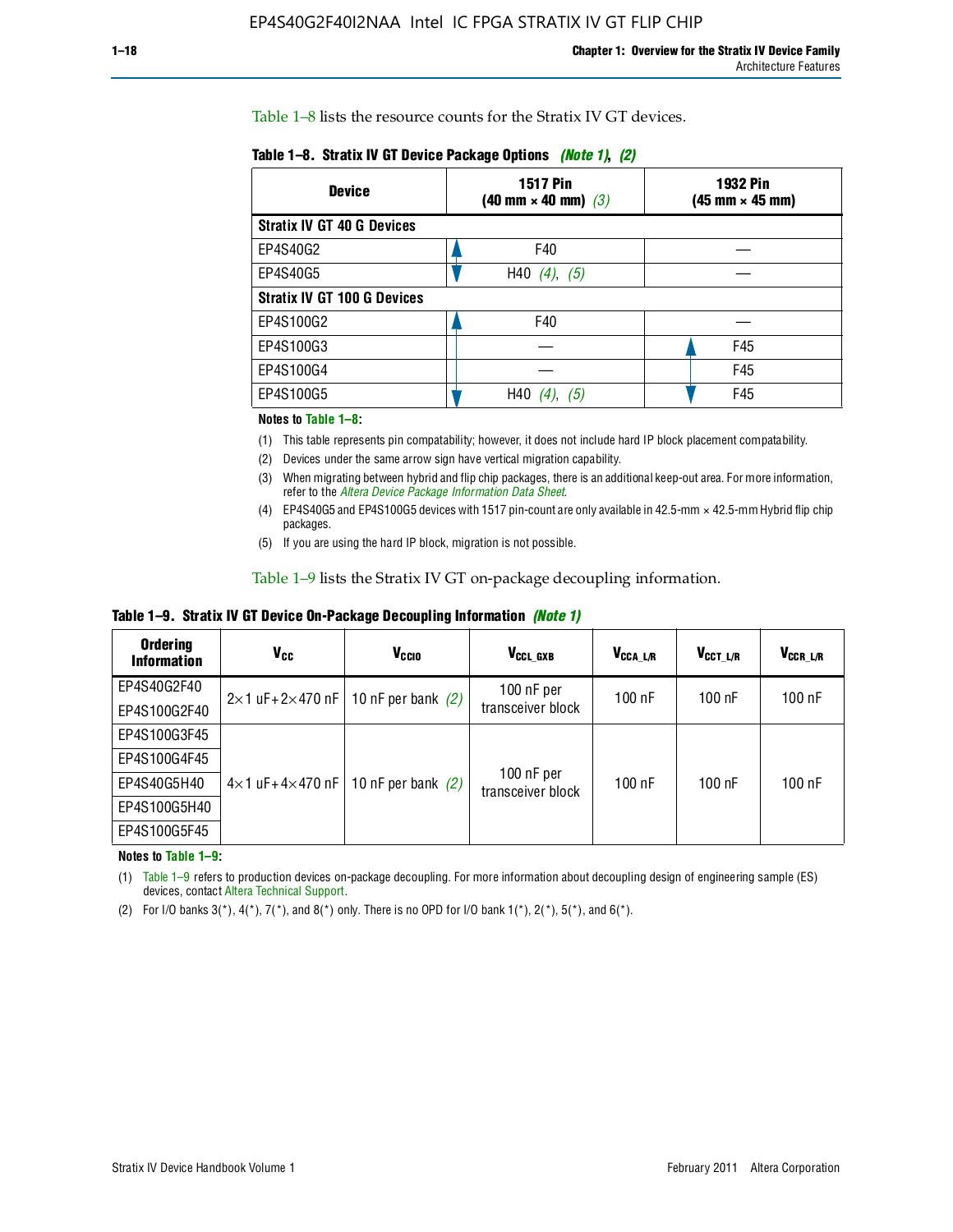### **Integrated Software Platform**

The Quartus II software provides an integrated environment for HDL and schematic design entry, compilation and logic synthesis, full simulation and advanced timing analysis, SignalTap II Logic Analyzer, and device configuration of Stratix IV designs. The Quartus II software provides the MegaWizard™ Plug-In Manager user interface to generate different functional blocks, such as memory, PLL, and digital signal processing logic. For transceivers, the Quartus II software provides the ALTGX MegaWizard Plug-In Manager interface that guides you through configuration of the transceiver based on your application requirements.

The Stratix IV GX and GT transceivers allow you to implement low-power and reliable high-speed serial interface applications with its fully reconfigurable hardware, optimal signal integrity, and integrated Quartus II software platform.

For more information about the [Quartus II](http://www.altera.com/literature/lit-qts.jsp) software features, refer to the *Quartus II [Handbook](http://www.altera.com/literature/lit-qts.jsp)*.

### **Ordering Information**

This section describes the Stratix IV E, GT, and GX devices ordering information. Figure 1–4 shows the ordering codes for Stratix IV GX and E devices.



#### **Figure 1–4. Stratix IV GX and E Device Packaging Ordering Information**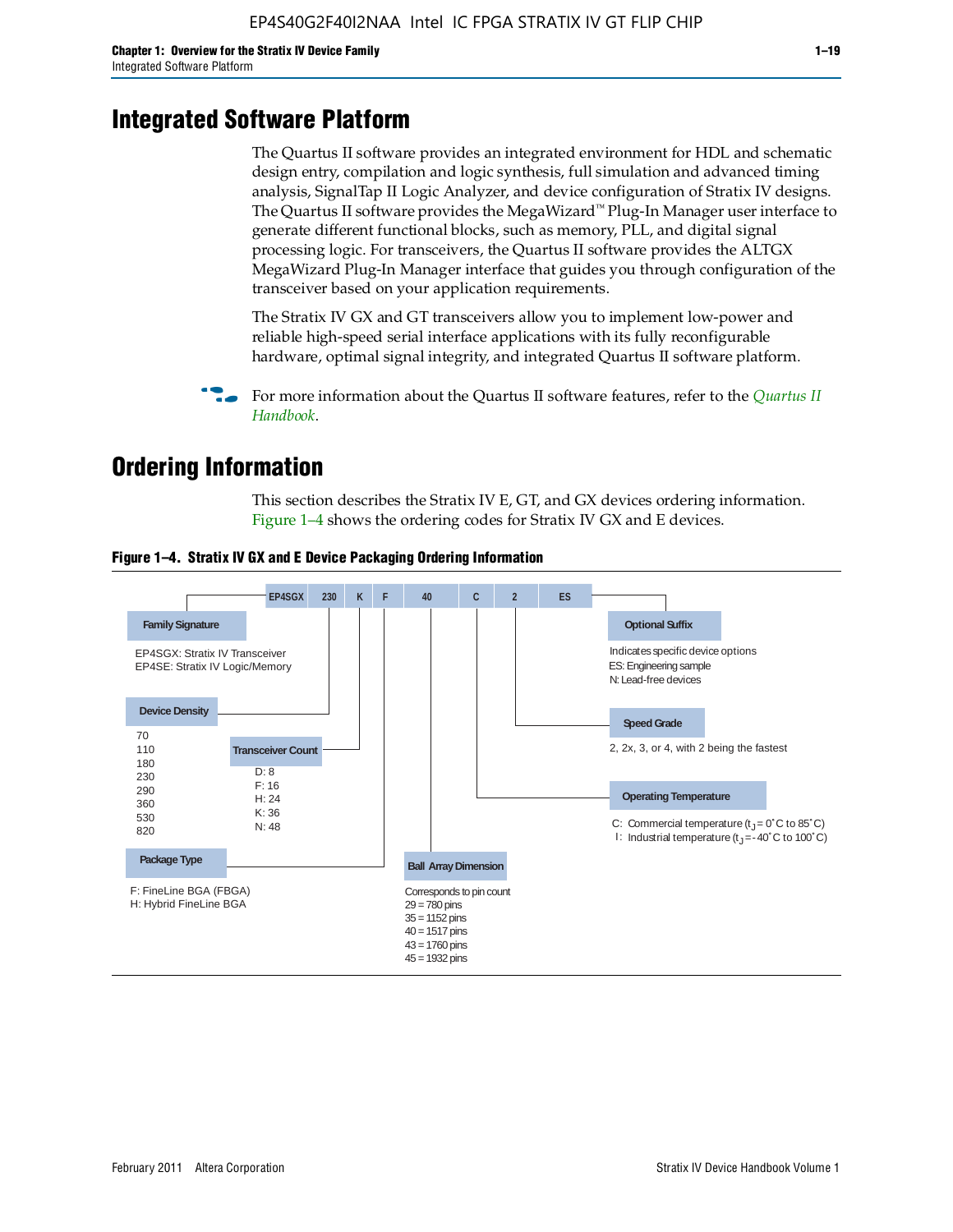Figure 1–5 shows the ordering codes for Stratix IV GT devices.





### **Document Revision History**

Table 1–10 lists the revision history for this chapter.

| <b>Date</b>   | <b>Version</b> | <b>Changes</b>                                                                                                                                                                                                                                                                  |
|---------------|----------------|---------------------------------------------------------------------------------------------------------------------------------------------------------------------------------------------------------------------------------------------------------------------------------|
| February 2011 | 3.2            | ■ Updated Table $1-7$ and Table $1-8$ .                                                                                                                                                                                                                                         |
|               |                | $\blacksquare$ Applied new template.                                                                                                                                                                                                                                            |
|               |                | Minor text edits.                                                                                                                                                                                                                                                               |
| March 2010    | 3.1            | ■ Updated Table 1–1, Table 1–2, and Table 1–7.                                                                                                                                                                                                                                  |
|               |                | ■ Updated Figure $1-3$ .                                                                                                                                                                                                                                                        |
|               |                | ■ Updated the "Stratix IV GT Devices" section.                                                                                                                                                                                                                                  |
|               |                | Added two new references to the Introduction section.                                                                                                                                                                                                                           |
|               |                | Minor text edits.                                                                                                                                                                                                                                                               |
| November 2009 | 3.0            | Updated the "Stratix IV Device Family Overview", "Feature Summary", "Stratix IV GT<br>Devices", "High-Speed Transceiver Features", "FPGA Fabric and I/O Features", "Highest<br>Aggregate Data Bandwidth", "System Integration", and "Integrated Software Platform"<br>sections. |
|               |                | $\blacksquare$ Added Table 1–3, Table 1–6, and Table 1–9.                                                                                                                                                                                                                       |
|               |                | Updated Table 1–1, Table 1–2, Table 1–4, Table 1–5, Table 1–7, and Table 1–8.                                                                                                                                                                                                   |
|               |                | Updated Figure 1–3, Figure 1–4, and Figure 1–5.                                                                                                                                                                                                                                 |
|               |                | Minor text edits.                                                                                                                                                                                                                                                               |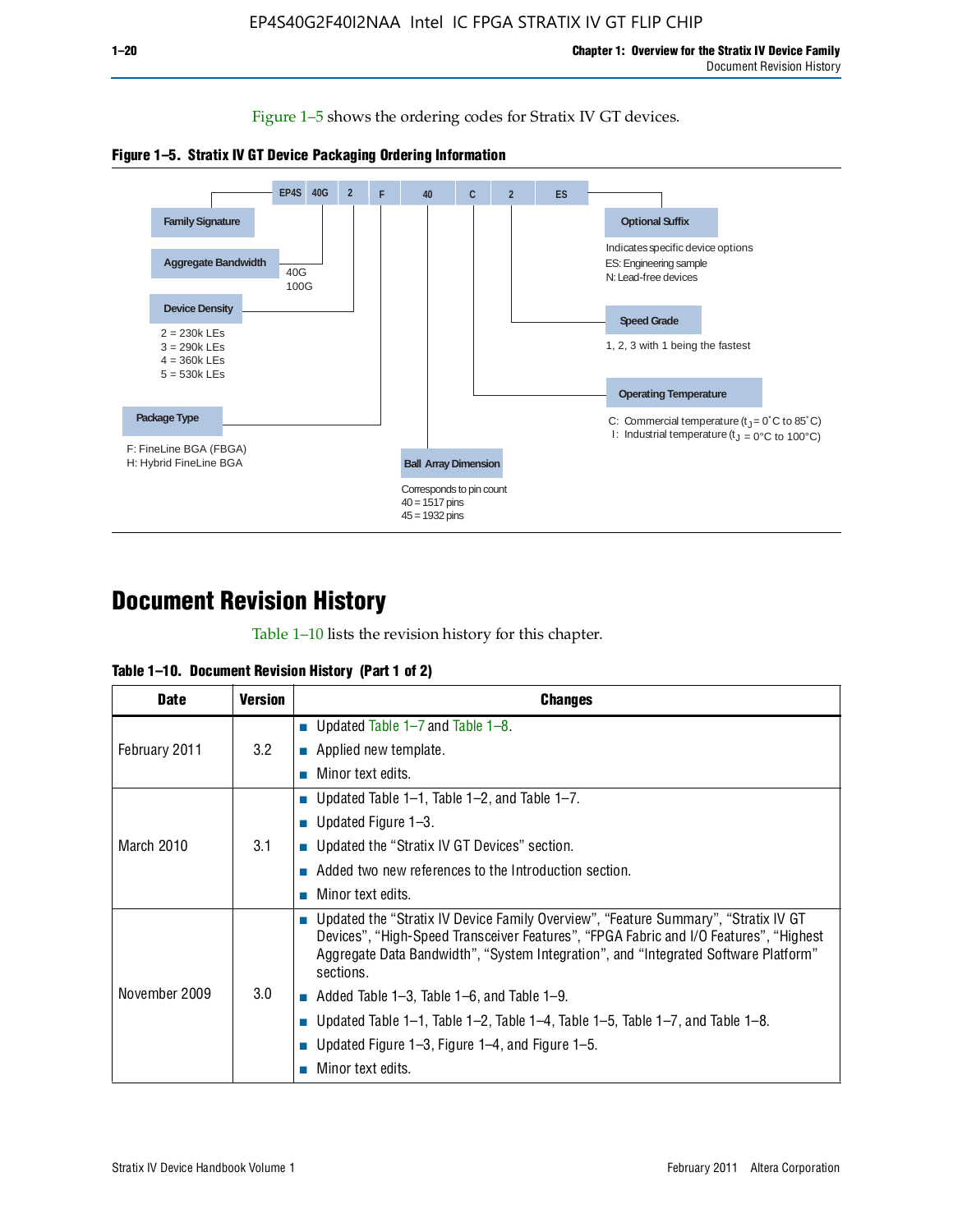| <b>Date</b>      | <b>Version</b> | <b>Changes</b>                                                                                                                                                                                                                                     |  |
|------------------|----------------|----------------------------------------------------------------------------------------------------------------------------------------------------------------------------------------------------------------------------------------------------|--|
| <b>June 2009</b> | 2.4            | $\blacksquare$ Updated Table 1-1.                                                                                                                                                                                                                  |  |
|                  |                | $\blacksquare$ Minor text edits.                                                                                                                                                                                                                   |  |
| April 2009       | 2.3            | Added Table 1-5, Table 1-6, and Figure 1-3.                                                                                                                                                                                                        |  |
|                  |                | $\blacksquare$ Updated Figure 1-5.                                                                                                                                                                                                                 |  |
|                  |                | ■ Updated Table 1–1, Table 1–2, Table 1–3, and Table 1–4.                                                                                                                                                                                          |  |
|                  |                | ■ Updated "Introduction", "Feature Summary", "Stratix IV GX Devices", "Stratix IV GT<br>Devices", "Architecture Features", and "FPGA Fabric and I/O Features"                                                                                      |  |
| March 2009       | 2.2            | ■ Updated "Feature Summary", "Stratix IV GX Devices", "Stratix IV E Device", "Stratix IV<br>GT Devices", "Signal Integrity"                                                                                                                        |  |
|                  |                | Removed Tables 1-5 and 1-6                                                                                                                                                                                                                         |  |
|                  |                | $\blacksquare$ Updated Figure 1-4                                                                                                                                                                                                                  |  |
| March 2009       | 2.1            | ■ Updated "Introduction", "Feature Summary", "Stratix IV Device Diagnostic Features",<br>"Signal Integrity", "Clock Networks", "High-Speed Differential I/O with DPA and Soft-<br>CDR", "System Integration", and "Ordering Information" sections. |  |
|                  |                | Added "Stratix IV GT 100G Devices" and "Stratix IV GT 100G Transceiver Bandwidth"<br>sections.                                                                                                                                                     |  |
|                  |                | ■ Updated Table 1–1, Table 1–2, Table 1–3, and Table 1–4.                                                                                                                                                                                          |  |
|                  |                | $\blacksquare$ Added Table 1–5 and Table 1–6.                                                                                                                                                                                                      |  |
|                  |                | ■ Updated Figure $1-3$ and Figure $1-4$ .                                                                                                                                                                                                          |  |
|                  |                | $\blacksquare$ Added Figure 1-5.                                                                                                                                                                                                                   |  |
|                  |                | Removed "Referenced Documents" section.                                                                                                                                                                                                            |  |
|                  | 2.0            | ■ Updated "Feature Summary" on page 1-1.                                                                                                                                                                                                           |  |
|                  |                | ■ Updated "Stratix IV Device Diagnostic Features" on page $1-7$ .                                                                                                                                                                                  |  |
|                  |                | Updated "FPGA Fabric and I/O Features" on page 1-8.                                                                                                                                                                                                |  |
| November 2008    |                | $\blacksquare$ Updated Table 1-1.                                                                                                                                                                                                                  |  |
|                  |                | $\blacksquare$ Updated Table 1-2.                                                                                                                                                                                                                  |  |
|                  |                | ■ Updated "Table 1-5 shows the total number of transceivers available in the Stratix IV GT<br>Device." on page 1-15.                                                                                                                               |  |
| <b>July 2008</b> | 1.1            | Revised "Introduction".                                                                                                                                                                                                                            |  |
| May 2008         | 1.0            | Initial release.                                                                                                                                                                                                                                   |  |